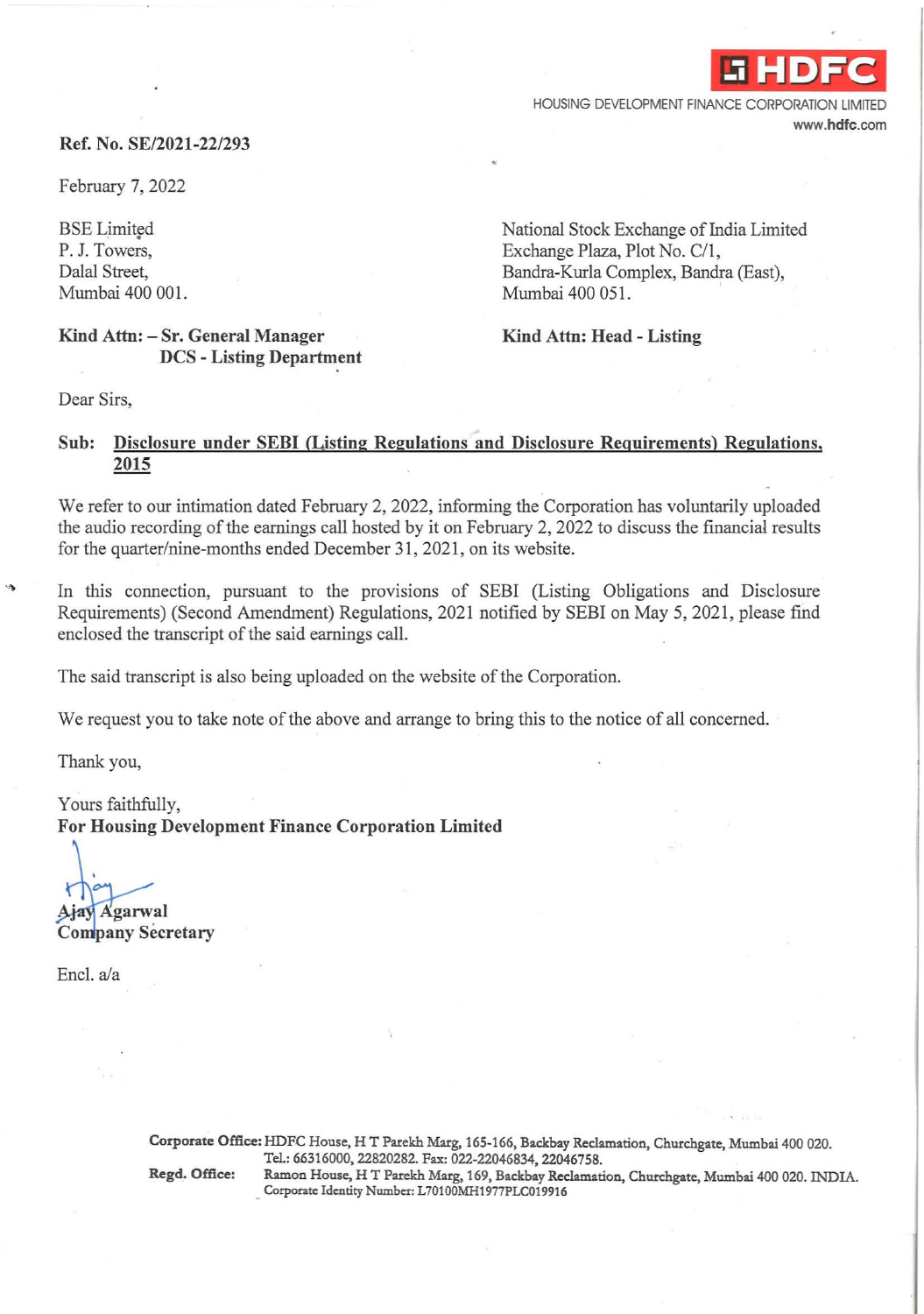

# "HDFC Limited Q3FY22 Earnings Conference Call"

# **February 2, 2022**





**REPRESENTED BY: MR. KEKI MISTRY – VICE CHAIRMAN & CHIEF EXECUTIVE OFFICER MS. RENU SUD KARNAD – MANAGING DIRECTOR MR. V. S. RANGAN – EXECUTIVE DIRECTOR MR. CONRAD D'SOUZA – MEMBER OF EXECUTIVE MANAGEMENT & CHIEF INVESTOR RELATIONS OFFICER MS. ANJALEE TARAPORE – GENERAL MANAGER**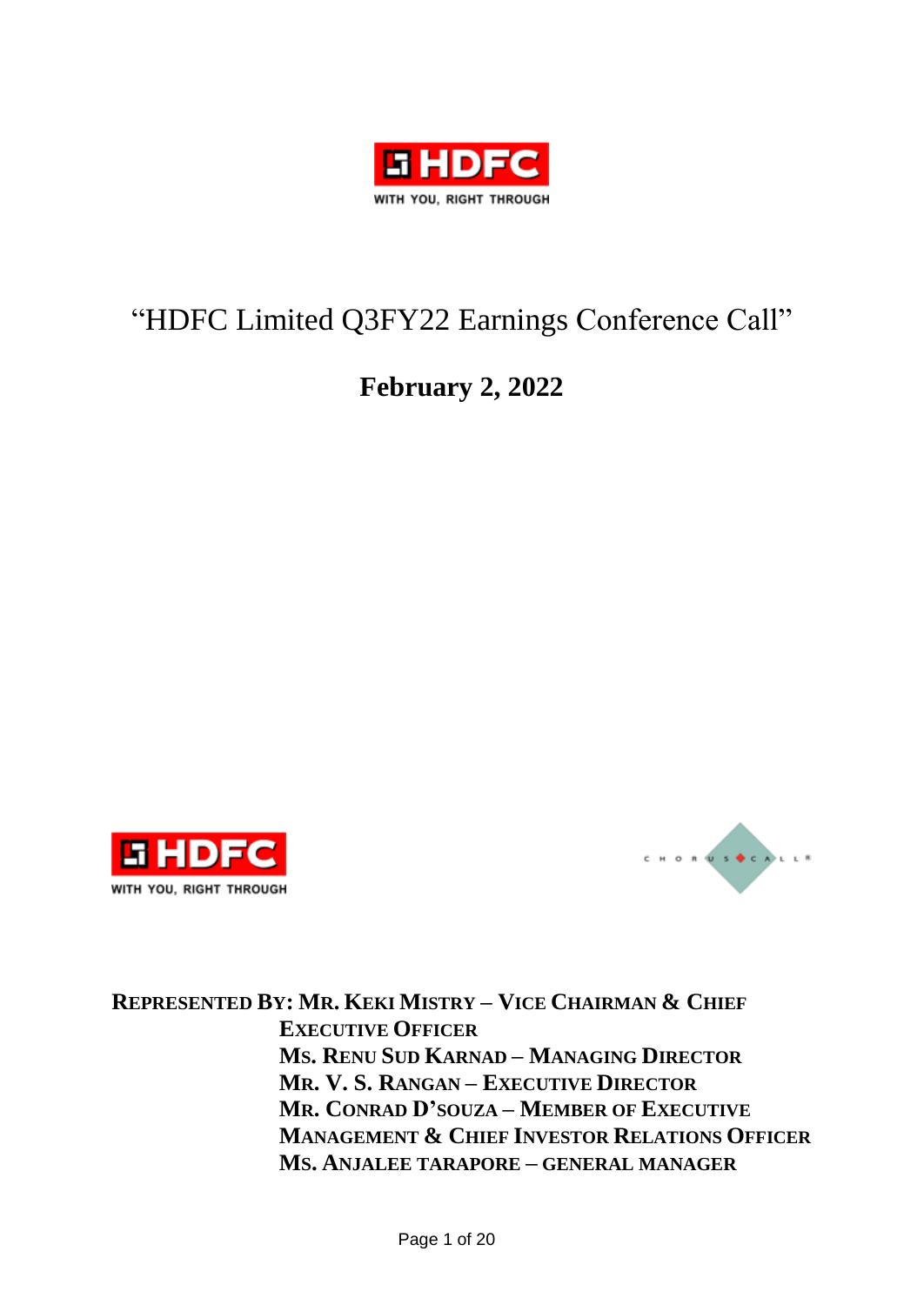

| <b>Moderator:</b> | Ladies and gentlemen good afternoon and welcome to HDFC Limited's Q3FY22 Earnings                                                                                                                                                                                                            |
|-------------------|----------------------------------------------------------------------------------------------------------------------------------------------------------------------------------------------------------------------------------------------------------------------------------------------|
|                   | Conference Call.                                                                                                                                                                                                                                                                             |
|                   |                                                                                                                                                                                                                                                                                              |
|                   | As a reminder, all participant lines will be in the listen-only mode and there will be an                                                                                                                                                                                                    |
|                   | opportunity for you to ask questions after the presentation concludes. Should you need assistance                                                                                                                                                                                            |
|                   | during the conference call, please signal an operator by pressing '*' then '0' on your touchtone                                                                                                                                                                                             |
|                   | phone. Please note that this conference is being recorded.                                                                                                                                                                                                                                   |
|                   | We have with us HDFC's Vice Chairman and CEO - Mr. Keki M. Mistry, Managing Director -                                                                                                                                                                                                       |
|                   | Ms. Renu Sud Karnad, Executive Director - Mr. V. S Rangan, Member of Executive                                                                                                                                                                                                               |
|                   | Management & Chief Investor Relations Officer - Mr. Conrad D'Souza and General Manager -                                                                                                                                                                                                     |
|                   | Ms. Anjalee Tarapore.                                                                                                                                                                                                                                                                        |
|                   | I would now like to turn the conference over to Mr. Keki M. Mistry. Thank you and over to you.                                                                                                                                                                                               |
| Keki M. Mistry:   | Good Afternoon Everyone.                                                                                                                                                                                                                                                                     |
|                   | At the outset, I would like to welcome all of you to HDFC's earnings call for the third quarter<br>of the current financial year.                                                                                                                                                            |
|                   | The Board of Directors at its meeting held earlier today approved the financial results for the<br>nine months ended December 31, 2021 which were subjected to a limited review.                                                                                                             |
|                   | Over the next few minutes I will give you a summary of the key highlights of the performance<br>for the nine months and the quarter ended December 31, 2021.                                                                                                                                 |
|                   | As I had mentioned in the last earnings call, business during the first quarter was partially<br>disrupted as a result of the second wave. We however saw a sharp recovery in the second<br>quarter. This momentum has continued through the third quarter.                                  |
|                   | The third wave in January 2022 has seen a rise in infections but with lesser severity. We have<br>had partial disruption at some locations but we do not expect a material impact on business.                                                                                               |
|                   | The following were the main highlights of the third quarter -                                                                                                                                                                                                                                |
|                   | RBI has continued to ensure that there is adequate liquidity in the system and we generally had<br>stable interest rates during the quarter. In January 2022 we have seen a slight uptick in rates.<br>We have increased deposit rates as well as rates on our non-individual loan products. |
|                   | The inflation trajectory is within the RBI's comfort zone.                                                                                                                                                                                                                                   |
|                   | RBI has on November 12, 2021 issued guidelines on harmonising NPAs across the financial<br>system. Accordingly, NPAs for the quarter have been computed in accordance with the circular.                                                                                                     |
|                   | Liquidity Coverage Ratio (LCR) became applicable from the quarter ended December 31, 2021.<br>This has resulted in higher levels of liquidity carried during the quarter.                                                                                                                    |
|                   | Let me start by quickly summarising the progress of our business through the quarter.                                                                                                                                                                                                        |
|                   | Our individual loans approvals for the nine months ended December 31, 2021, were higher by<br>45 percent compared to the corresponding period in the previous year.                                                                                                                          |
|                   |                                                                                                                                                                                                                                                                                              |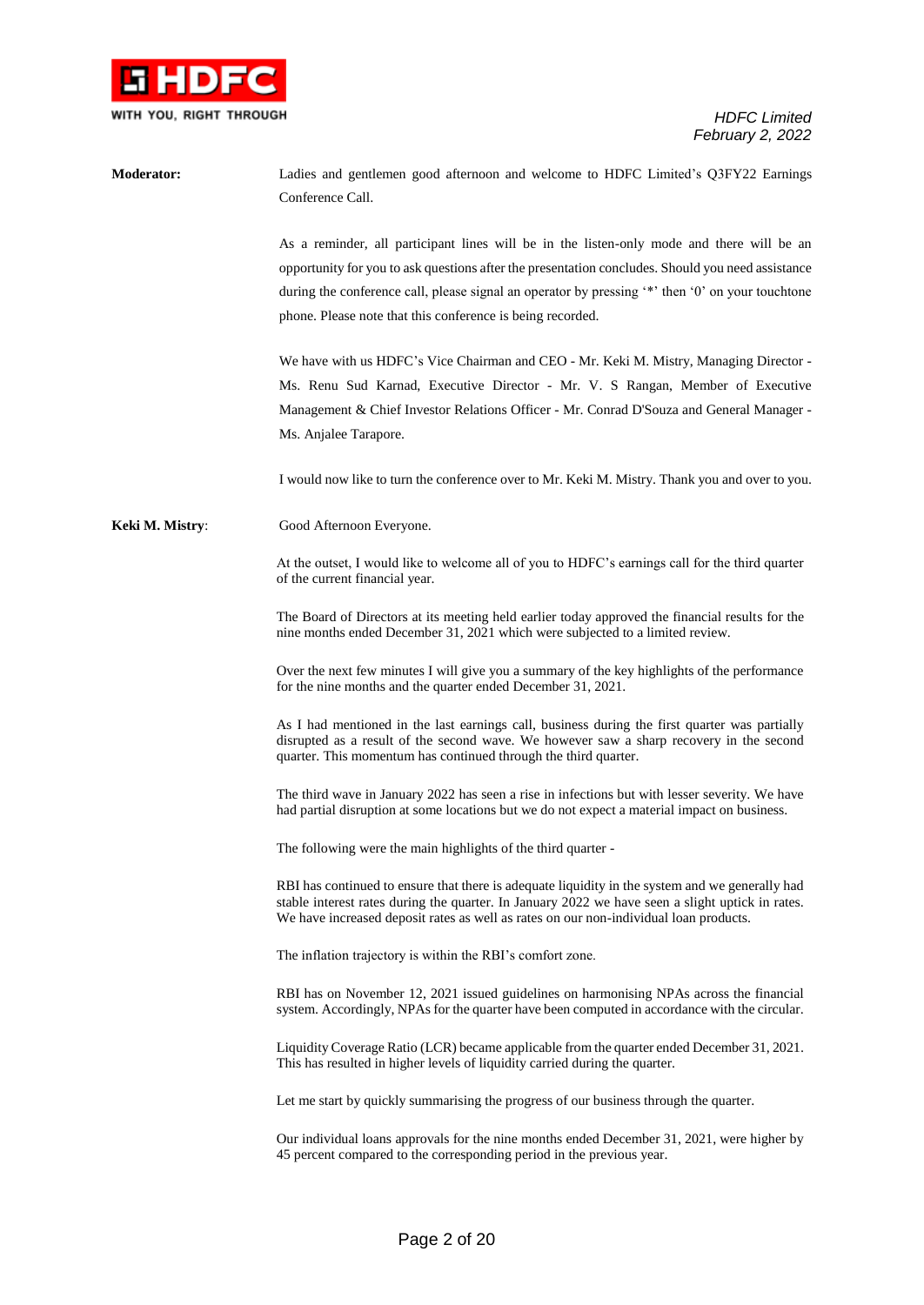

During the nine months ended December 31, 2021, individual loan disbursements grew by 48 percent over the corresponding period in the previous year.

It is important to note that in the 3rd quarter of the previous year we had the reduction in stamp duties in Maharashtra.

Despite this, individual loan disbursements in the 3rd quarter were 15 percent higher compared to the corresponding period in the previous year and were sequentially 5 percent higher than during the second quarter. Similarly, individual loan approvals were 20 percent higher than in the corresponding quarter of the previous year.

The month of December 2021 saw the second highest monthly individual disbursements ever.

Growth in home loans was seen in both, the affordable housing segment as well as high income groups.

89 percent of new loan applications were received through the digital channels.

Approvals and Disbursements continue to be strong in January. As at January 31, 2022 approvals and disbursements have crossed the FY21 full year numbers and are both at 105 percent of the FY21 full year levels

Retail loan applications inflow in January 2021 has continued to be strong

During the third quarter, we sold individual loans aggregating to Rs 7,468 crores.

The total loans sold during the nine months ended December 31, 2021 amounted to Rs 20,089 crores.

These loans were all assigned to HDFC Bank pursuant to the mortgage sharing agreement with the Bank.

Individual loans sold in the preceding 12 months amounted to Rs 27,591 crores as compared to Rs 16,956 crores in the previous year.

Individual loan growth on an AUM basis was 16 percent. If the loans amounting to Rs 27,591 crores had not been sold during the preceding 12 months, then the growth in the individual loan book would have been 24 percent.

Our individual loan book increased to Rs 4,08,356 crores - a growth of 16 percent over the previous year. In addition to this, the loans securitised by the Corporation and outstanding as on December 31, 2021 amounted to Rs 79,748 crores. HDFC continues to service these loans. Individual loans outstanding on an AUM basis amounted to Rs 4,88,104 crores.

With regard to the non-individual portfolio, we have seen a pick up in the lease rental discounting book since June 2021.

LRDs are disbursed against ready projects with tenants in place and hence the turnaround between approval and disbursement is relatively short.

Disbursement for Construction Finance is based on progress of construction and accordingly has a longer lead time between approval and full disbursement of the facility.

We presently have a good pipeline in construction finance loans as well as in the lease rental discounting segment and as I had mentioned in the last quarter, we expect to see a positive growth in non-individual loans for the full year.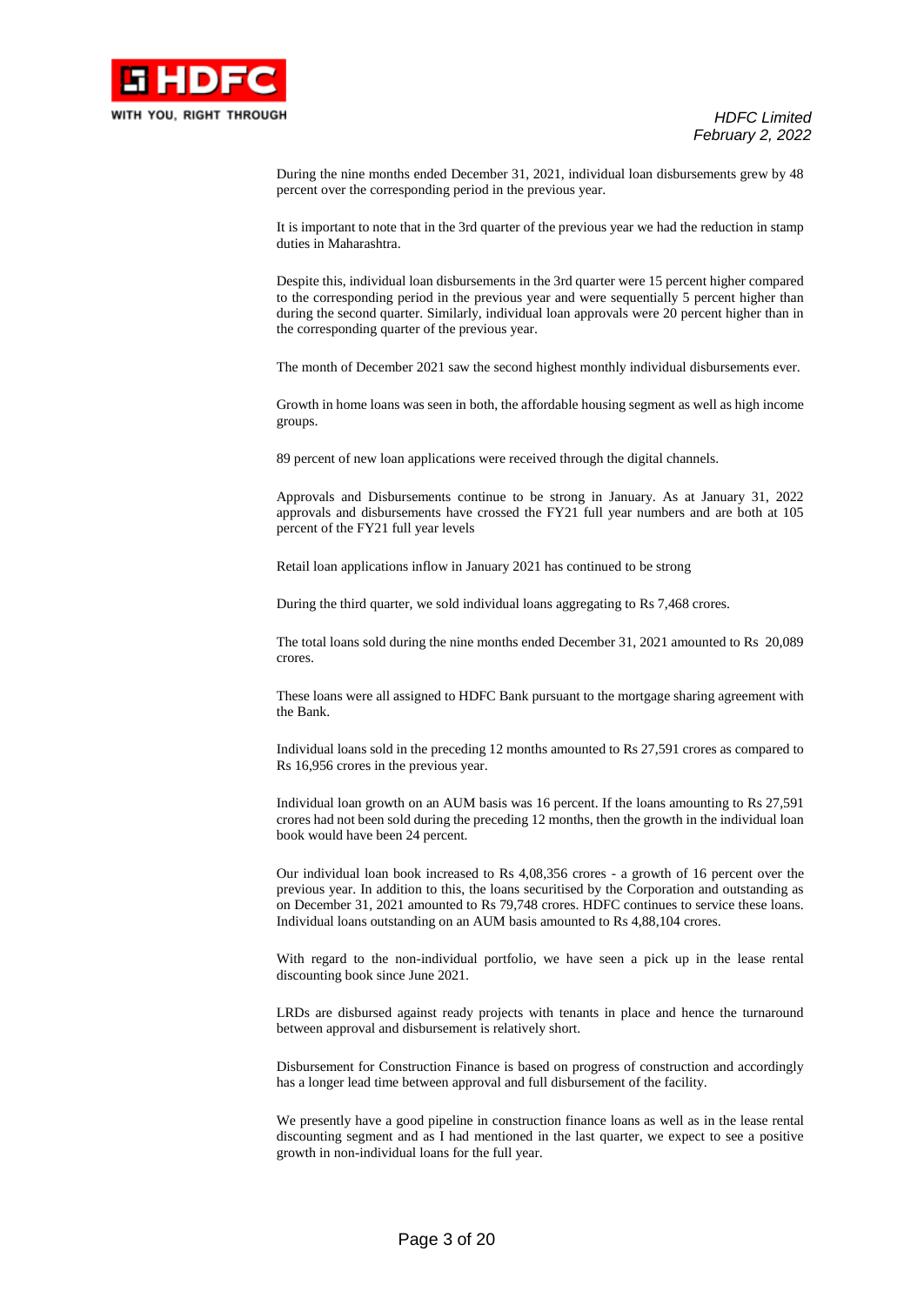

As at December 31, 2021 our non-individual loan book amounted to Rs 1,30,638 crores.

The overall loan book is now Rs 5,38,994 crores.

The total Assets Under Management (AUM) as at December 31, 2021 amounted to Rs 6,18,917 crores as compared to Rs 5,52,167 crores in the previous year - a growth of 12 percent.

Prepayments on retail loans for the current year, on an annualised basis, amounted to 10 percent of the opening loan book.

The average size of individual loans for the period ended December 31, 2021 stood at Rs 32.3 lacs as compared to Rs 28.5 lacs in the previous year.

For the third quarter the average size of individual loans amounted to Rs 33.0 lacs.

The contribution from the Higher Income Group - defined as customers with an annual family income of Rs 18 lacs or more - has increased during the first nine months to 44 percent from 40 percent during FY21.

Our thrust on affordable housing loans continued.

During the nine months ended December 31, 2021, 30 percent of home loans approved in terms of number of customers and 13 percent in value terms were to customers from the Economically Weaker Section (EWS) or the Low Income Groups (LIG).

The average home loan to customers in the EWS segment amounted to Rs 11.1 lacs and to customers in the LIG segment amounted to Rs 19.5 lacs.

If we break up the loan book outstanding on December 31, 2021 on an AUM basis into different categories then individual loans constituted 79 percent of the total loan book, as compared to 76 percent in the previous year.

Construction finance constitutes 9 percent, of the total loan book, Lease rental discounting loans constitute 7 percent of the total loan book while corporate loans constitute 5 percent.

If you were to look at the incremental loan book growth and split that growth between individuals and non-individuals, then for the quarter ended December 31, 2021, the ratio of growth in individual loans vs non-individual growth is 94:6.

For the 9 months ended December 31, 2021 the ratio of incremental growth in the loan book is 95:5.

98 percent of the loans were sourced through distribution channels - however this is largely through HDFC Sales a 100 percent subsidiary of HDFC and HDFC Bank.

HDFC Sales accounted for 52 percent of the loans sourced while HDFC Bank accounted for 28 percent. Third Party DSAs accounted for 18 percent.

Thus 82 percent of HDFC's individual business was sourced directly or through our associates.

The Emergency Credit Line Guarantee Scheme (ECLGS) was extended to mitigate the economic distress caused by the second wave of the pandemic.

Under ECLGS 1, 2 and 3, the Corporation has approved an aggregate amount of Rs 2,215 crores of which 74 percent i.e Rs 1,643 crores has been disbursed by December 2021. Amounts disbursed under this facility are guaranteed by the Government.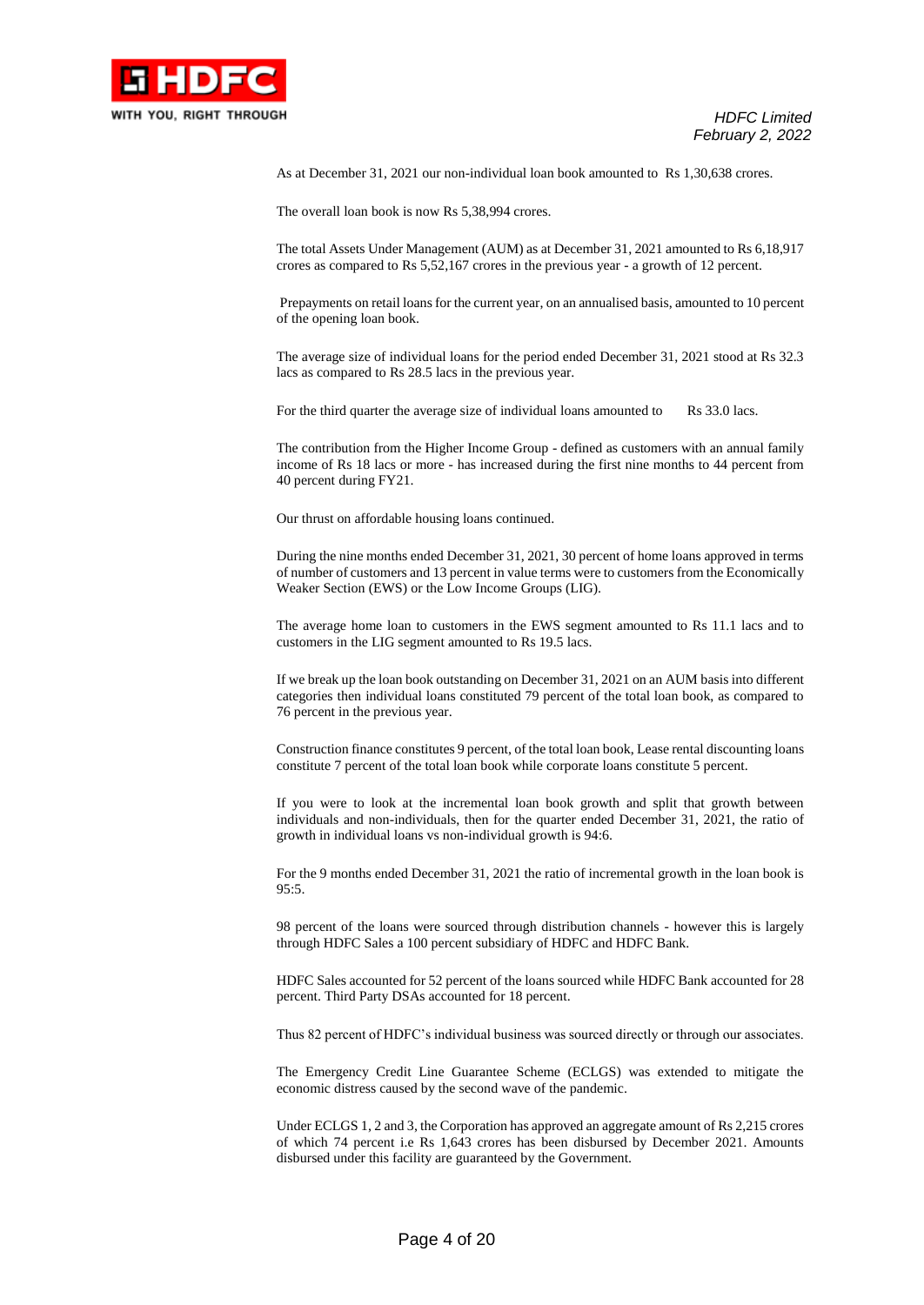

The Reserve Bank of India permitted a one-time restructuring of loans under its resolution for COVD-19 related stress.

In this regard, the net aggregate amount of loans for which restructuring has been implemented under both OTR 1 and OTR 2 constitutes 1.34 percent of the loan book.

64 percent of these loans are Individual loans and 36 percent are non-individual loans.

Also, out of the total restructured loans, as much as 34 percent is in respect of just one non individual account. I am happy to mention that in January 2022 we have recovered Rs 683 crores against this account and we expect the residual to be settled shortly.

Post this recovery in January 2022 the total restructured book now constitutes 1.21 percent of the loan book.

The overall collection efficiency for individual loans has further improved in the third quarter. The average collection efficiency for individual loans on a cumulative basis over the last quarter is 98.9 percent.

RBI has on November 12, 2021 issued guidelines on harmonising NPAs across the financial system.

NPAs reported for the quarter December 31, 2021 are consequently in accordance with the RBI circular.

We had earlier indicated that as a result of the revised norms the reported NPA would go higher without a material change in credit costs. As you will observe NPAs have increased in December 21 whilst credit costs have reduced during the quarter to 27 basis points on an annualised basis.

As of December 31 2021, Gross Non-performing individual loans stood at 1.44 percent while gross non-performing non-individual loans stood at 5.04 percent.

As per regulatory norms, the gross non-performing loans as at December 31, 2021 stood at Rs 12,419 crores. This is equivalent to 2.32 percent of the loan portfolio.

Out of total reported gross NPA of Rs 12,419 crores.

Rs 1,219 crores is on account of individual loans which have been reclassified as Non Performing. in accordance with the November 12 circular but are less than 90 days past due.

Similarly, in respect of the non individual portfolio an amount of Rs 1,527 crores is in respect of loans which are less than 90 days past due as of 31st December.

This accounts for 30 basis points of the individual loan portfolio and 117 basis points of the non individual loan portfolio respectively.

Therefore, against a reported NPA of 2.32 percent, 51 basis points consists of loans which are less than 90 days past due on 31st December.

As per the revised regulatory norms, and the Corporation is required to carry a total provision of Rs 7,450 crores on December 31, 2021.

As against this, the actual provision carried is Rs 13,195 crores.

The excess provision over the regulatory requirement is Rs 5,745 crores i.e. 77 percent higher than the minimum required under the regulations.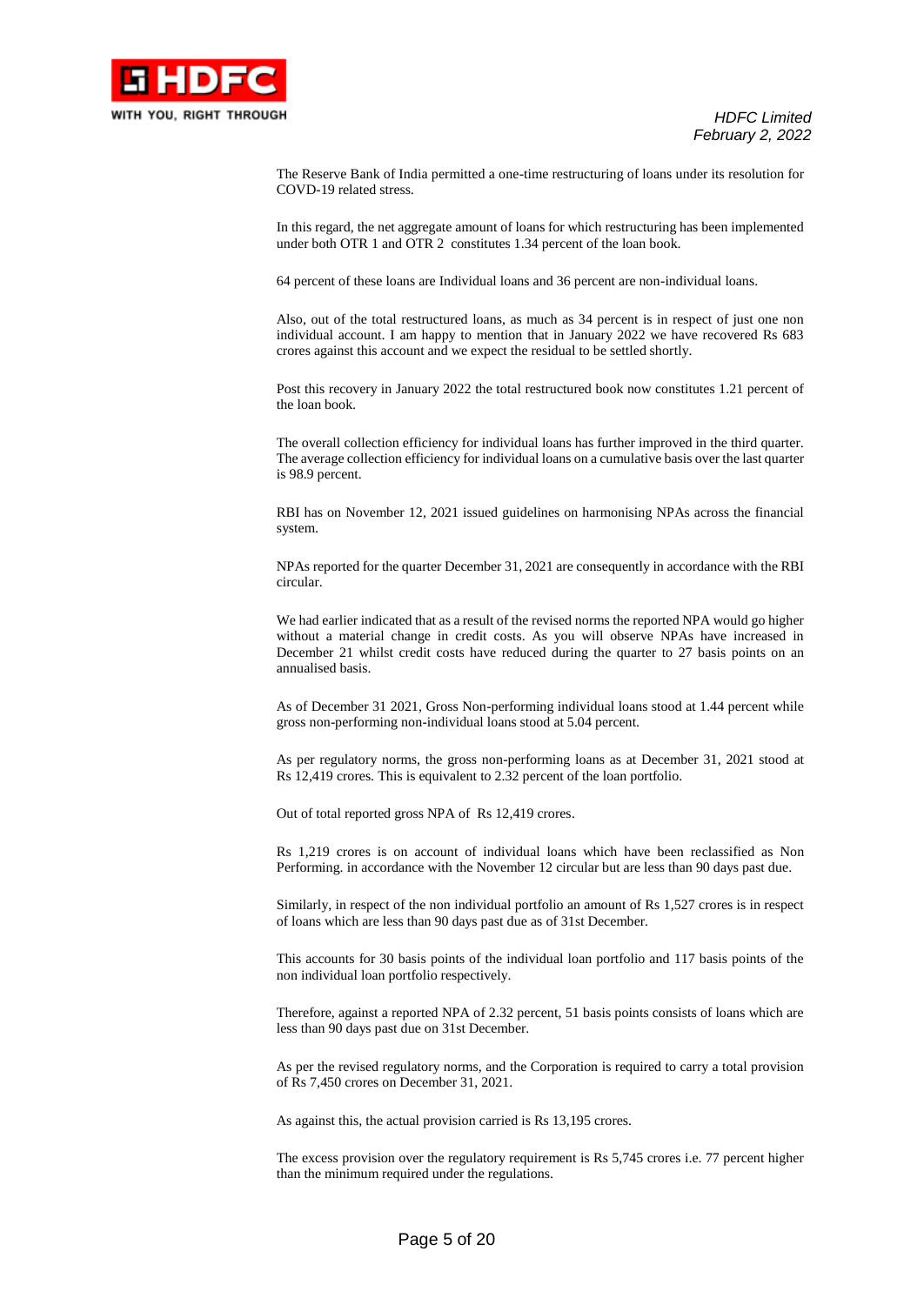

Under Ind AS accounting, both asset classification and provisioning have moved from the incurred loss model to the Expected Credit Loss model for providing for future credit losses.

Based on the model, the total EAD of Rs 5,38,543 crores is broken up as under :

| Stage 1 | 92.2 percent |
|---------|--------------|
| Stage 2 | 5.1 percent  |

Stage 3 2.7 percent

Stage 3 includes accounts with EAD of Rs 2,795 crores which are classified as Stage 3 where loans are outstanding for less than 90 days.

Even after considering the impact of the RBI circular, we have seen a reduction in the aggregate of Stage 2 and Stage 3 assets from the peak of 9.2 percent in June 2021 to 7.8 percent of the EAD as of December 2021.

EAD and ECL for Stage 2 & 3 are lower than the levels as at June 2021 by Rs 3,953 crores and Rs 282 crores respectively. This clearly reflects an improvement in the collection efficiency as well as stabilisation of credit costs on a marginal basis.

During the quarter, we have charged the Profit and Loss Account with a sum of Rs 393 crores towards provisioning.

The aggregate charge to the Profit and Loss Account for the nine months is Rs 1,531 crores.

The ECL to EAD Coverage ratio for Stage 2 assets is 17 percent and for Stage 3 is 49 percent.

The provisions carried as a percentage of the EAD amounted to 2.45 percent.

As of December 31, 2021, we carry a COVID-19 provisioning of Rs 1,187 crores (9 percent of the overall provision).

Annualised Credit cost for Q3 was lower at 27 basis points compared to 50 basis points and 32 basis points in Q1 and Q2 respectively. (For the nine month period, the annualised credit cost amounted to 35 basis points).

As asset quality related issues normalise we should over the next few quarters be in a position to normalise the credit costs to pre COVID levels. This in turn will have a positive impact on the Return on Equity.

We continue to hold all our investments in HDFC Bank, HDFC Life, HDFC Asset Management and all our other subsidiary and associate companies at the original cost of acquisition, which is the price we had paid whilst making those investments. These investments are not accounted for on a fair value basis.

If we were to mark to market the listed investments as at December 31, 2021 the unrealised gains, (which is the difference between the market price as on December 31, 2021 and the carrying cost), would be Rs 2,49,914 crores.

This unrecognised gain is not part of our net worth nor has it been considered in our capital adequacy calculations.

As a part of the capital raise in August 2020 we raised warrants at an issue price of Rs 180 and an exercise price of Rs 2,165 per share. The exercise period of the warrants is up till August 2023.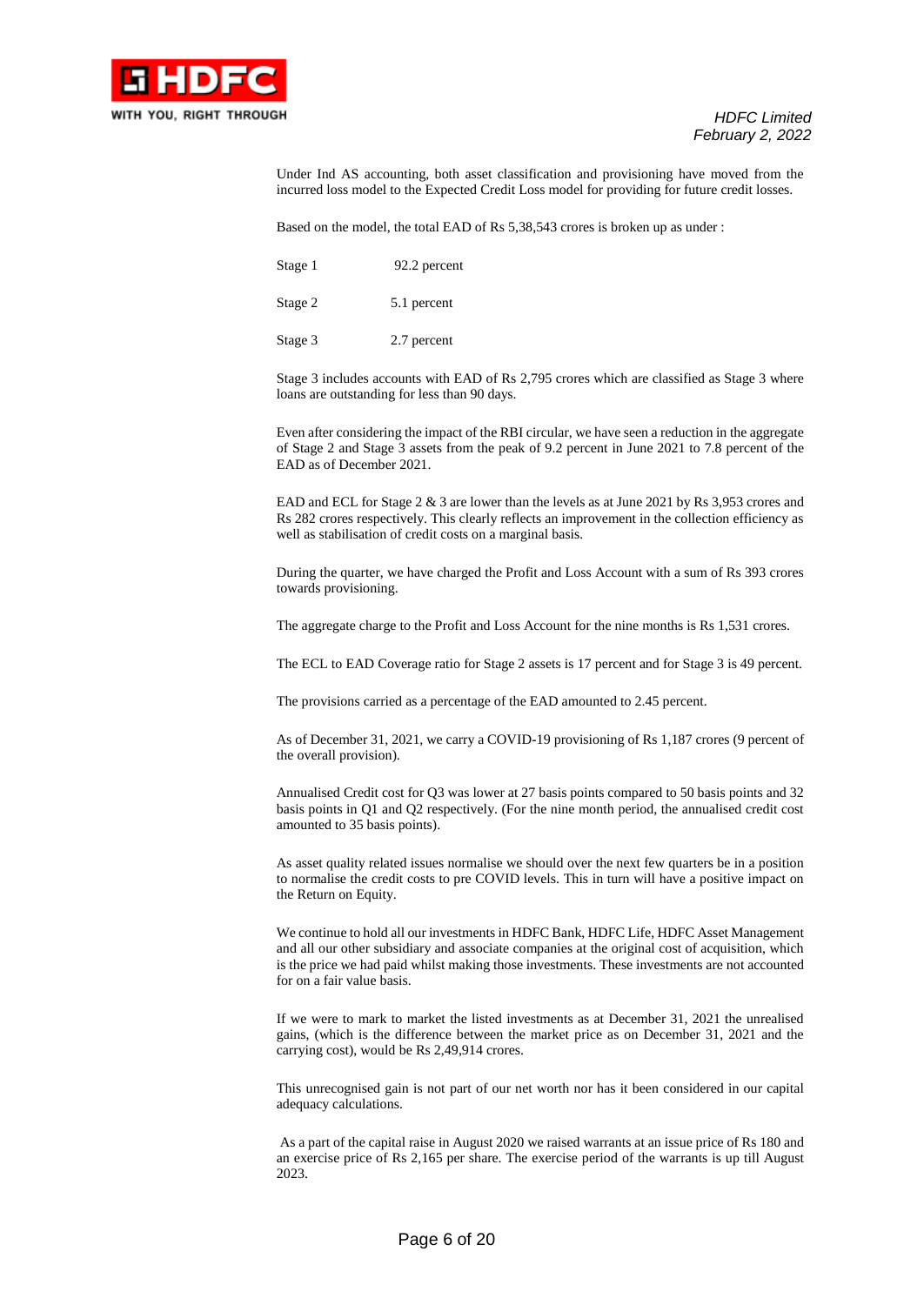

As of date no warrants have been converted into equity shares.

Our Tier I capital as of December 31, 2021 is Rs 92,942 crores.

Risk weighted Assets as of that date amounted to Rs 4,28,000 crores.

Accordingly, capital adequacy ratio is 22.4 percent of which Tier I capital was 21.7 percent and Tier II capital was 0.7 percent. The capital adequacy is well above the regulatory requirement of what we are required to carry.

At this stage it is important to talk about the Return on Equity.

Under the IndAS accounting requirement, Net Worth includes certain items which do not form part of Tier I capital under the prudential regulations.

These include -

IndAs Transition Reserve

Deferred Tax Liability on Special Reserve

Fair value gains on investments through OCI

Investments in Subsidiaries / Associates in excess of 10 percent of NOF

Securitisation gains recognised upfront in accordance with IndAS requirement

These items aggregate to Rs 22,458 crores. Hence, Tier I Capital is Rs 92,942 crores as against the Reported Net Worth of Rs 1,15,400 crores.

A more appropriate way of calculating the ROE would therefore be on Regulatory Tier I Capital as against the conventional method of computing it on total Net Worth.

Annualised ROE on Tier I Capital for the nine months ended December 31, 21 is 15.0 percent.

As at December 31, 2021 the Corporation's total borrowings amounted to Rs 4,89,002 crores.

Term loans including External Commercial Borrowings and Refinance from the National Housing Bank accounted for 27 percent of borrowings.

Market borrowings i.e. NCDs and Commercial Paper accounted for 41 percent of borrowings.

Deposits as at the quarter end amounted to Rs 1,55,807 crores and constitute 32 percent of borrowings.

61 percent of the deposits were onboarded digitally.

Before I get to the Net Interest Income let me outline issues which have had an impact on the NII

In the current quarter RBI has introduced a Liquidity Coverage Ratio (LCR) which has to be invested in High Quality Liquid Assets (HQLA). As at December 2021 for the purpose of LCR the Corporation carried approximately Rs 27,000 crores in unencumbered HQLA - held entirely in government securities.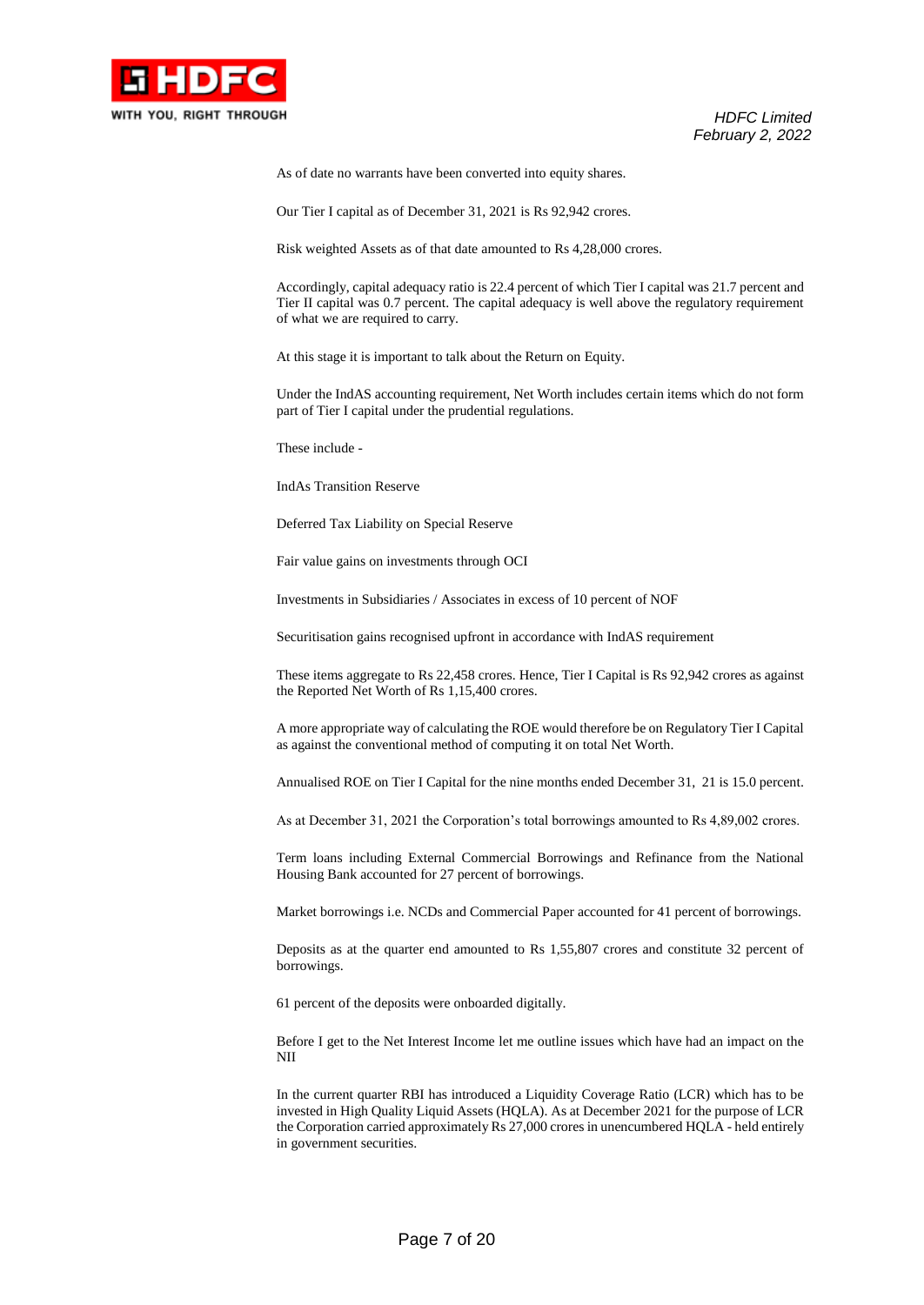

Further, approximately Rs 13,000 crores is held in High Quality Liquid Assets as SLR against deposits and Rs 15,000 crores is maintained for general liquidity purpose.

The Corporation therefore has a liquidity buffer of approximately Rs 55,000 crores as against Rs 28,000 crores in the corresponding quarter of the previous year. There is therefore an increased impact of negative carry.

There was uncertainty on the eligibility of SLR holdings which qualify for the purpose of LCR. As a result, we carried a higher level of liquidity as at December 31, 2021. Post receipt of clarifications on the matter the revised HQLA requirements are Rs 11,000 crores lower. We shall bring down the excess liquidity during the course of the 4th quarter in line with the clarifications.

The interest earned on net worth in the current year is lower than the previous year due to lower interest rates.

In the current year the proportion of the retail loan book has increased from 76 percent to 79 percent.

Net interest Income (NII) purely on the basis of interest without taking cognisance of the profit on sale of loans during the nine months ended December 31, 2021 amounted to Rs 12,519 crores compared to Rs 10,943 crores in the corresponding period in the previous year - a growth of 14 percent.

The net interest income, calculated in a similar manner, for the quarter ended December 31, 2021 was Rs 4,284 crores compared to Rs 4,005 crores in the corresponding quarter of the previous year.

The sequential growth in NII during the 3rd quarter compared to the 2nd quarter was 4.24 percent. The sequential growth in the loan book during the quarter was 3.49 percent.

Net Interest Margin for the nine months ended December 31, 2021 stood at 3.6 percent compared to 3.5 percent during the corresponding period of the previous year.

The spread on loans over the cost of borrowings for the period ended December 31, 2021 was 2.26 percent. The spread on the individual loan book was 1.93 percent and on the non-individual book was 3.25 percent.

The spread on loans during the corresponding period of the previous year was 2.28 percent.

Income earned from Deployment of surplus funds in Cash Management Schemes of Mutual Funds was much lower at Rs 329 crores as compared to Rs 666 crores in the corresponding period of the previous year.

This was due to a sharp drop in short term rates where we earned 3.12 percent on our surplus liquidity as compared to 3.66 percent in the previous year and also The average level invested this year in liquid funds is Rs 13,549 crores as compared to Rs 23,749 crores in the previous year.

During the quarter, we received dividend income aggregating to Rs 195 crores.

During the nine months, we earned Rs 1,383 crores by way of dividend income as compared to Rs 623 crores in the corresponding period of the previous year.

There was no profit on sale of investments during the third quarter. During the nine months the Corporation has booked profit on sale of investments amounting to Rs 263 crores compared to Rs 1,398 crores during the same period during the previous year.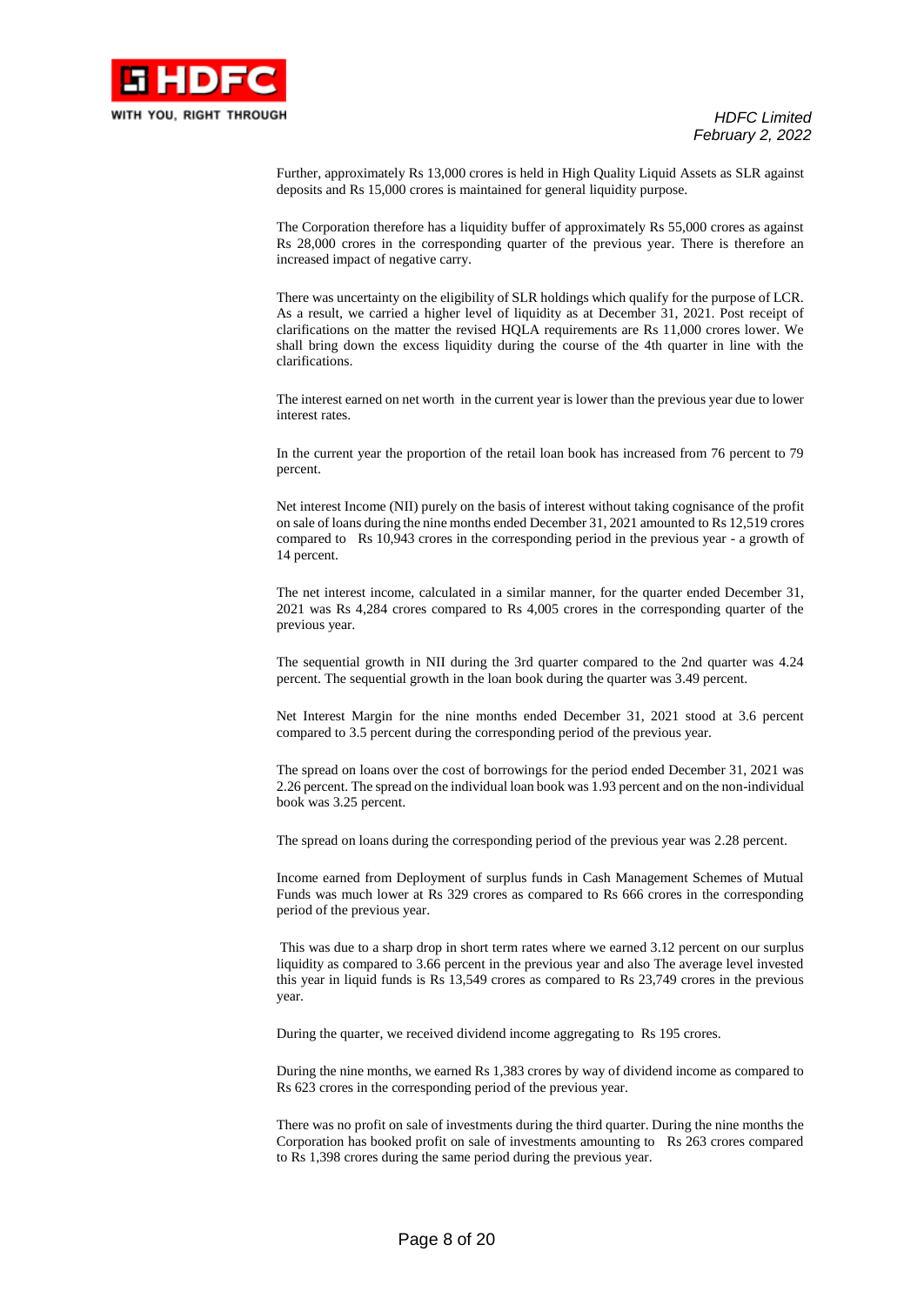

Under IndAs Accounting Standards, the stock options granted to employees are measured at the fair value of the options on the date of grant.

This fair value is accounted for as employee compensation cost over the vesting period of the options.

Accordingly, Employee Benefit Expenses for the nine months includes an amount of Rs 329 crores compared to Rs 194 crores during the same period in the previous year.

The charge is on account of stock options which were granted during the second quarter of the previous year.

For the period ending December 31, 2021, the cost income ratio stood at 8.1 percent the same as during the corresponding period of the previous year.

For the quarter ended December 31, 2021 the standalone profit before tax was Rs 4,048 crores (compared to Rs 3,753 crores during the 3rd quarter of the previous year).

The standalone profit after tax for the 3rd quarter stood at Rs 3,261 crores compared to Rs 2,926 crores in the 3rd quarter of the previous year representing a growth of 11 percent.

For the nine months ended December 31, 2021 the standalone profit before tax was Rs 12,624 crores (compared to Rs 10,891 crores in the previous year) a growth of 16 percent.

Tax provision during the nine months ended December stood at Rs 2,582 crores compared to Rs 2,044 crores in the previous year.

The standalone profit after tax for the nine months stood at Rs 10,042 crores compared to Rs 8,847 crores in the previous year a growth of 14 percent.

Pre Tax return on average assets was 2.9 percent. The post tax return on average assets was 2.3 percent.

The basic and diluted EPS (on a face value of Rs 2 per share) was Rs 55.58 and Rs 54.91 respectively.

The consolidated profit before tax for the nine months stood at Rs 20,195 crores as compared to Rs 17,533 crores in the corresponding period, last year - a growth of 15 percent.

After providing Rs 3,045 crores for tax - (Previous year Rs 2,715 crores) the consolidated profit after tax for the period stood at Rs 17,150 crores as compared to Rs 14,818 crores - a 16 percent increase over the corresponding period in the previous year.

The profit attributable to the Corporation was Rs 16,136 crores as compared to Rs 13,390 crores in the previous year an increase of 21 percent.

As at December 31, 2021 the Corporation had 3,514 employees. 97 percent of our staff have been vaccinated.

Total assets per employee stood at Rs 172 crores.

Net profit per employee was Rs 3.8 crores.

HDFC's distribution network spans 651 outlets which include 206 offices of HDFC's wholly owned distribution company, HDFC Sales Private Limited. HDFC covers additional locations through its outreach programmes.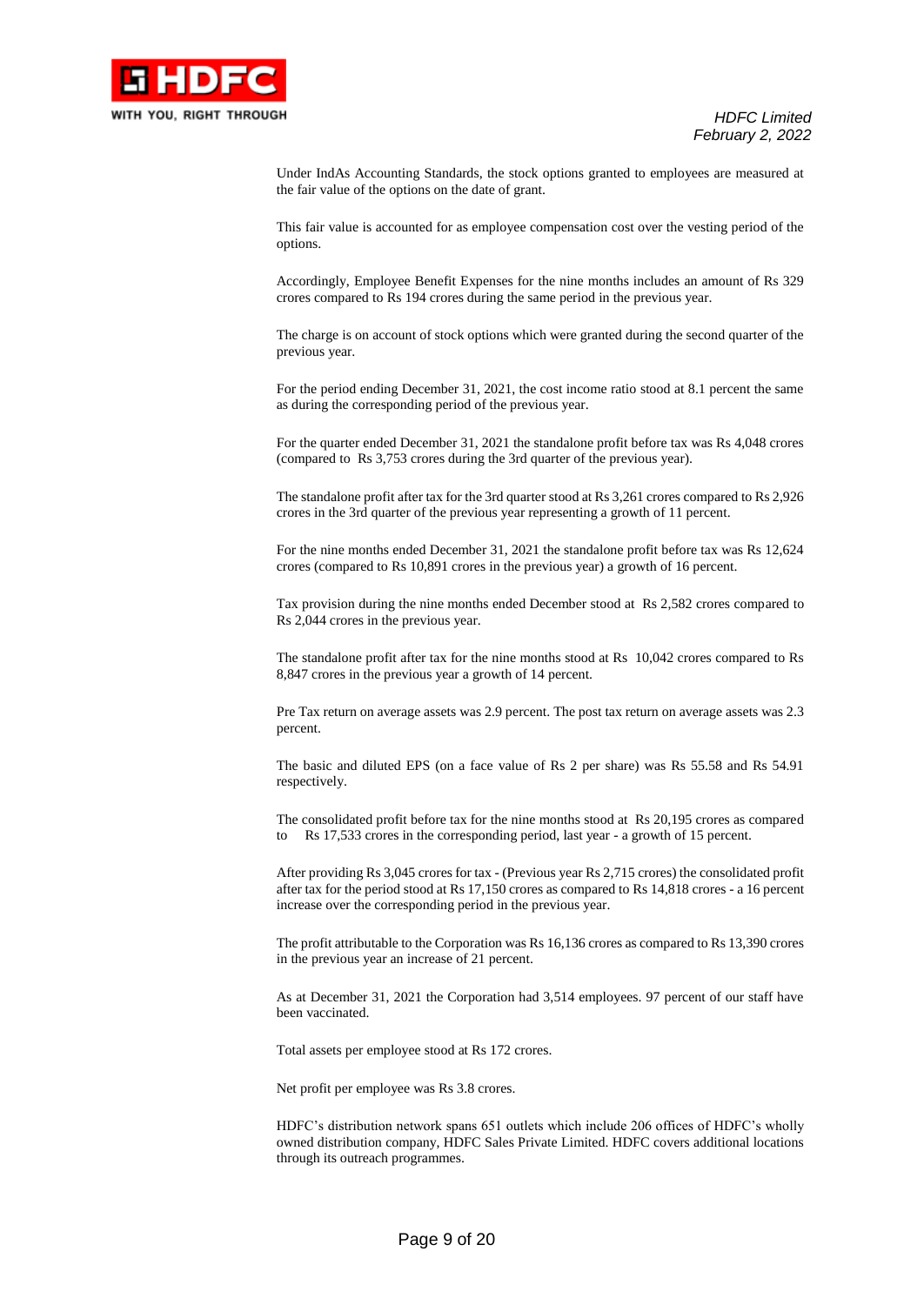

|                   | We continue to engage deeply with all our stake holders on ESG                                                                                                                                                                                                                                                                                                                                                                    |
|-------------------|-----------------------------------------------------------------------------------------------------------------------------------------------------------------------------------------------------------------------------------------------------------------------------------------------------------------------------------------------------------------------------------------------------------------------------------|
|                   | During the quarter, HDFC was conferred with the "Best Integrated Report" by the Asian Center<br>for Corporate Governance and Sustainability.                                                                                                                                                                                                                                                                                      |
|                   | Our disclosures and reports are on our website.                                                                                                                                                                                                                                                                                                                                                                                   |
|                   | For further information on ESG related queries you may engage with our Investor Relations<br>team Anjalee and Conrad.                                                                                                                                                                                                                                                                                                             |
|                   | The above are some of the highlights of the results for the period ended December 31, 2021.                                                                                                                                                                                                                                                                                                                                       |
|                   | Before I conclude, I would like to wish each one of you good health and all the very best. Please<br>stay safe.                                                                                                                                                                                                                                                                                                                   |
|                   | We may now proceed to Q&A. I would request you to kindly introduce yourself and be brief<br>with your questions                                                                                                                                                                                                                                                                                                                   |
|                   | Thank you.                                                                                                                                                                                                                                                                                                                                                                                                                        |
| Moderator:        | Thank you very much, sir. We will now begin the question and answer session. The first question<br>is from the line of Mahrukh Adajania from Edelweiss. Please go ahead.                                                                                                                                                                                                                                                          |
| Mahrukh Adajania: | My question is on re-pricing of loans when you hike rates. So, the old book does not re-price<br>right. So, you can hike rates on a new loan without re-pricing the old book?                                                                                                                                                                                                                                                     |
| Keki M. Mistry:   | Well it depends on how we re-price the loans. The way we would normally do it is we would<br>increase the Retail Prime Lending Rate. When we increase the Retail Prime Lending Rate then<br>the existing loans, all loans are linked to the Retail Prime Lending Rate, and accordingly, even<br>existing customers end up paying a higher rate.                                                                                   |
| Mahrukh Adajania: | Right, but it happens effective that day only.                                                                                                                                                                                                                                                                                                                                                                                    |
| Keki M. Mistry:   | That would be effective from that moment, from whatever date we do it.                                                                                                                                                                                                                                                                                                                                                            |
| Mahrukh Adajania: | What proportion of your liabilities would be linked to external benchmark?                                                                                                                                                                                                                                                                                                                                                        |
| V. S. Rangan:     | Yes, broadly, almost the entire bank loan book is actually linked to external benchmark either it<br>is linked to Repo or it is linked to the T-Bill rate or the CP rate. And over and above that, our<br>NCDs, we have a swap book of close to about Rs. 1,20,000 crores, where we have converted<br>our NCDs from fixed rate to floating rate and this floating rate is linked to the MIBOR, the daily<br>setting of the MIBOR. |
|                   | So, basically, if you look at our bank loan book, it is close to about Rs. 97,000 crores plus with<br>the NCDs of about Rs. 1,20,000 crores, say about 50% to 60% of the liability book is actually<br>linked to external benchmark directly.                                                                                                                                                                                     |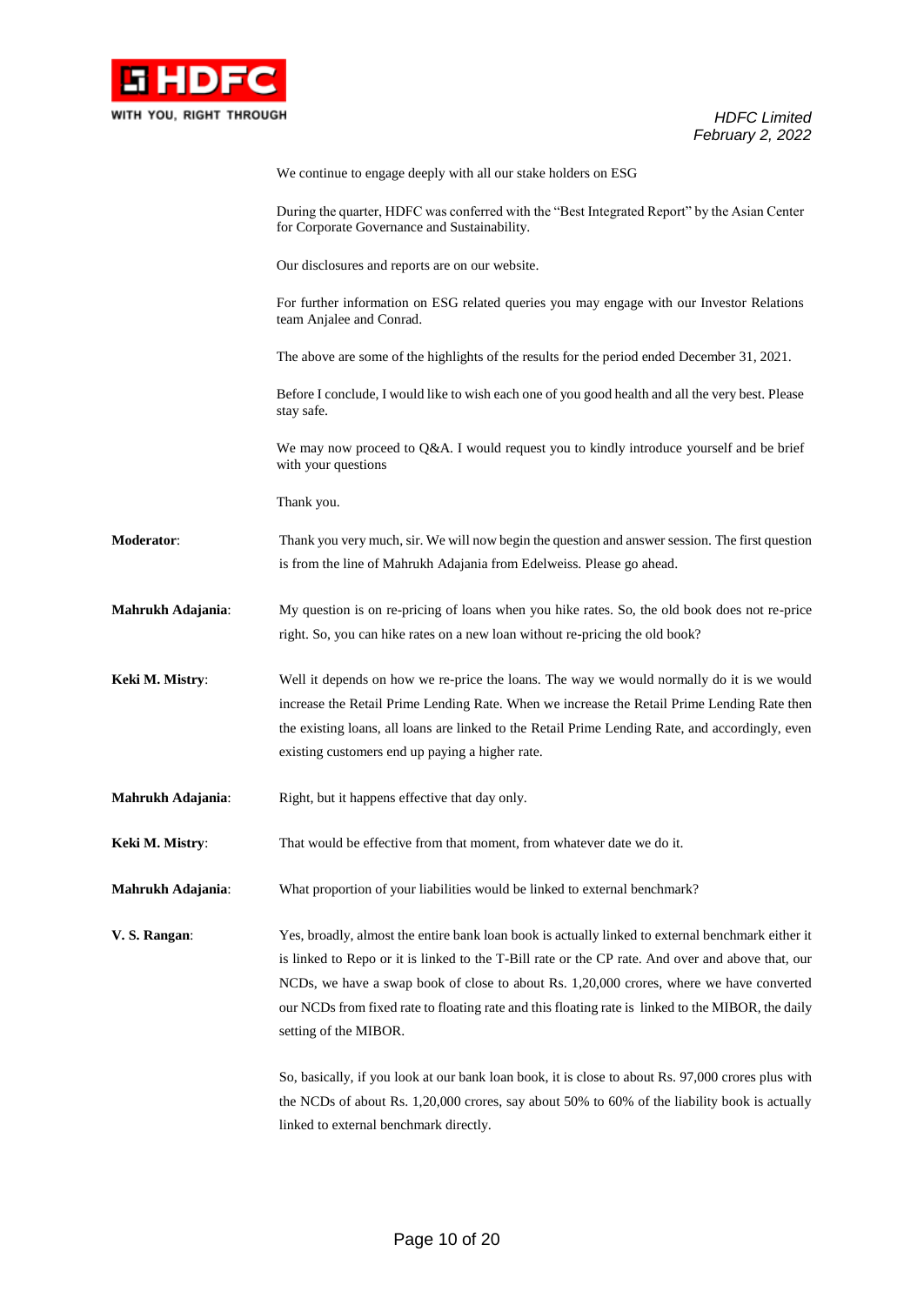

The rest of the book obviously, may not necessarily be linked to the external benchmark, but we have an option of either re-pricing them or repaying them, during the course of the tenor of the loan, So, that's the way the book is actually composed of.

- **Moderator:** Thank you. The next question is from the line of Kunal Shah from ICICI Securities. Please go ahead.
- **Kunal Shah:** So, firstly on LCR, so you said like with the eligibility of SLR, now, this will actually come up to 11k. But still when we look at it given well matched ALM and even if we have to look at it in terms of the shorter tenure maturity, does it seem like this is more of a one-off because of some repayments due or this is the normal LCR requirement, which will be carried forward. And given this is 50% odd in fact that number seems to be quite high. So, how should we look at it, it is more like we will retain this or this is more one-off or and just the introduction of the norms?
- **Keki M. Mistry:** I think a little bit of this is a one-off, because there would be some amount of fairly large repayment which would have been due in the next month which is why it is high. My sense is that going forward it would be a little lower than this.
- **V. S. Rangan**: Kunal basically the LCR is next 30 days repayments and disbursements and all that which needs to be covered. So, what is happening is over a period of time as we are borrowing, the new borrowings are also happening for a longer duration. So, automatically the LCR number also keeps readjusting to a lower level. So, you can readjust the LCR to a lower level depending upon the duration in which you are borrowing. So, as Keki said, we would think that this would have a room to go down further.
- **Kunal Shah**: And this is 50% yet or maybe we have covered entirely?
- **V. S. Rangan**: The starting is 50%, so as we reported we are at about 120%. So somewhere I think against the 50% we want to be there at about 60% to 70%. That's the range in which we will want to probably operate. So that will leave us with the gap of the surplus which we can use to deploy for the loans or we can repay some of the liabilities and things like that.
- **Keki M. Mistry:** So basically Kunal, we would not want to be exactly at 50, but the 120 that we are at, it's obviously very high. And we would want to bring it down over the coming quarter.

**Kunal Shah**: So currently it is 120 with this Rs. 27,000 crores year marked.

**V. S. Rangan**: Yes, exactly.

- **Moderator:** Thank you. The next question is from the line of Suresh Ganapathy from Macquarie. Please go ahead.
- **Suresh Ganapathy:** I am just not clear about this NPL increase. So you are saying that some Rs. 2,700 crores odd was standard or less than 90-day overdue, but you still decided to keep it as an NPA. And in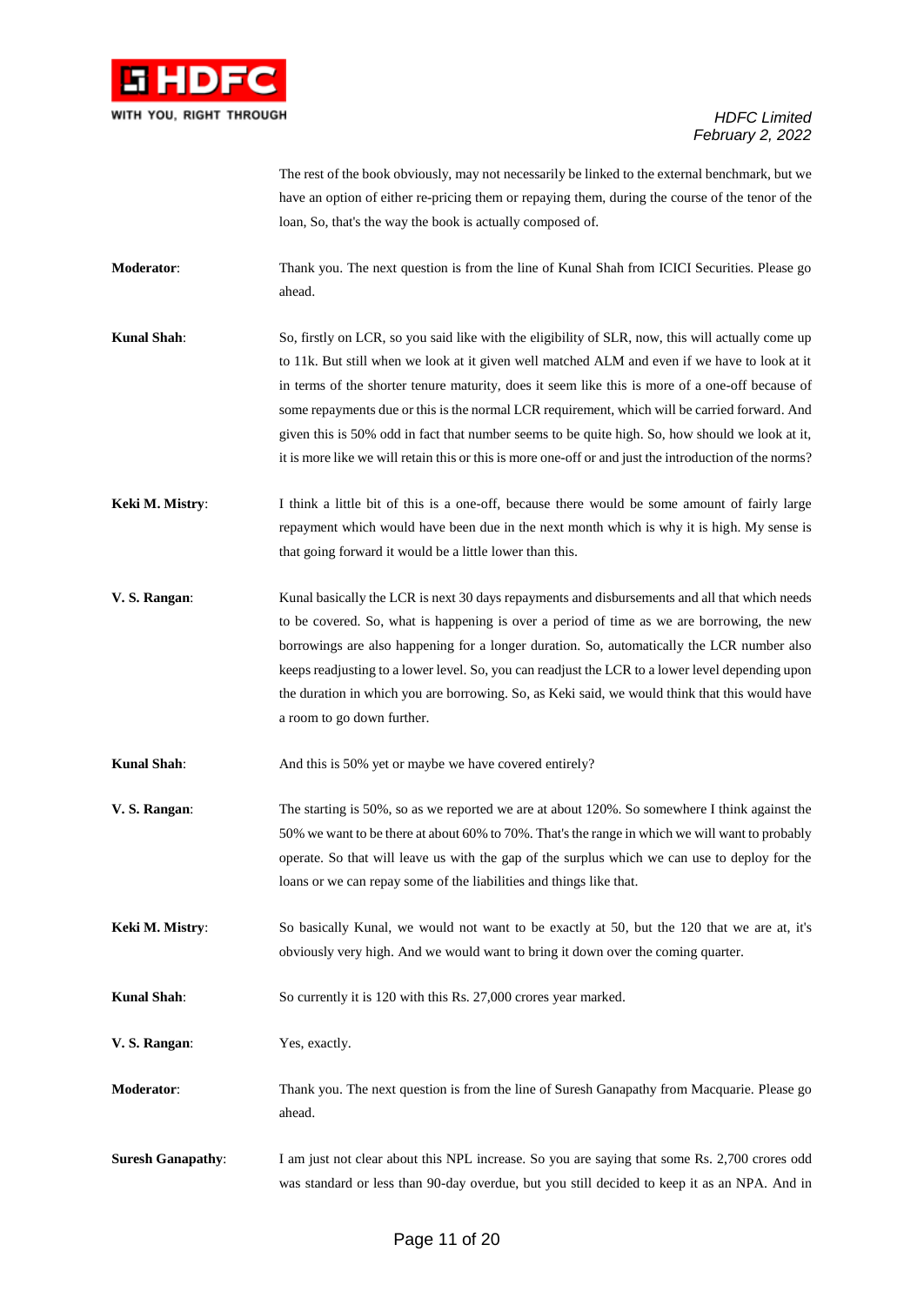

housing loan where you not following daily method of calculation of NPA or where you are upgrading assets even without complete three months of repayment. Why this discrepancy between the reported NPA and the RBI rule?

**Keki M. Mistry:** Because the NPAs historically, what used to happen is that if a loan was outstanding for more than 90 days, and the customer paid let's say two instalments and not the entire three instalments, the loan would get upgraded and would no longer be classified as a non-performing loan -- that was the regulations that used to apply to us. Now, based on the clarification or the guidelines or what RBI has issued, in November 2021, a loan cannot get upgraded to a standard asset until the entire outstanding in respect of that account have been received.

> Now, the difference on that for individual loans is about 30-basis points. As far as the nonindividual loans are concerned, there is no difference between the RBI guidelines and what we have. The reason you have this large amount of loans which are less than 90 days outstanding, but have been classified as NPAs, is because we started, either we started seeing some stress on those accounts, and therefore, we downgraded them to NPA, they were always Stage-II, we downgraded them to Stage-III or alternatively it could have been a case of, I think, one or two loans which were restructured and therefore, were classified as non-performing loans.

- **Suresh Ganapathy:** So, in other words just to understand this Rs. 2,700 crore could also be loans which have paid two EMIs, but earlier was shown as standard, and now you have decided to show us NPA, that would have --
- **Keki M. Mistry**: That would have been shown as standard meaning, they were shown as Stage-II, and now they would be shown as Stage-III.
- **Suresh Ganapathy:** How do you look at this? Final question, so I just want to reiterate this point, how do I look at this number? I mean, do you carry any excess provision or do you think the two numbers to look at is 1.8 and all this provision which is there --?
- **Keki M. Mistry:** No, what number you wish to look at is honestly is your call, but the reported NPL as per the RBI guidelines is 2.32%. I am only mentioning that out of the 2.32%, 51 basis points is in respect of accounts where the outstanding is not 90 days, but obviously there is a stress on those accounts.

**Moderator:** Thank you. The next question is from the line of Sanket Chedda from B&K. Please go ahead.

**Sanket Chedda:** So, my question was on traction on the non-retail book this quarter, last quarter, we had about equal amount of growth that we had in retail. So, how do we see it panning from here on? We are seeing a lot of revival in activities particularly in real estate and a lot of construction activities also taking place. And we being maybe one of the pioneers or only the few good guys wherein NPL issues have not hit. So, are we thinking to go aggressive on our non-retail in the coming quarters? How do we see it?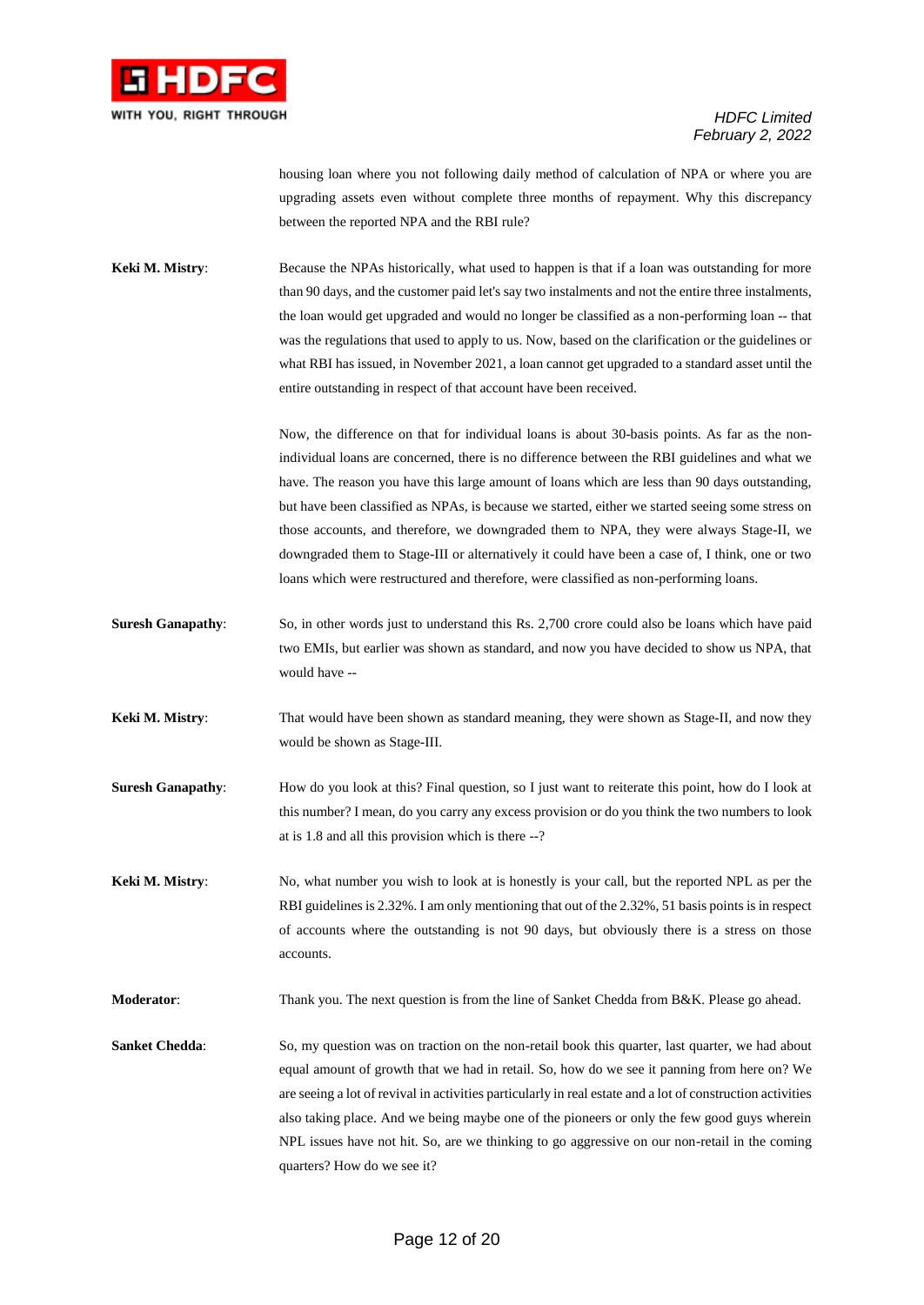

| Keki M. Mistry:           | So, as I told you, the individual loan book as of $31st$ December stood at 79%, and the non-<br>individual book stands at 21%. And of that 21%, the breakup is 9% construction finance, 7%<br>LRD and 5% corporate loans. This is outstanding on $31st$ December. If we were to look at the<br>incremental growth in the loan book during the 3 <sup>rd</sup> Quarter, it was 94% individuals and 6% non-<br>individuals.                                                                                                                                                                                                                                                                                                                                                 |
|---------------------------|---------------------------------------------------------------------------------------------------------------------------------------------------------------------------------------------------------------------------------------------------------------------------------------------------------------------------------------------------------------------------------------------------------------------------------------------------------------------------------------------------------------------------------------------------------------------------------------------------------------------------------------------------------------------------------------------------------------------------------------------------------------------------|
|                           | Now, as I mentioned in the talk, what happens is that when we have a LRD loan for example,<br>the entire loan gets disbursed in one go. Whereas, if you have a construction finance loan, the<br>construction finance loan gets disbursed over a period of time, because it takes a while for the<br>construction to keep taking place. And then as the construction keeps taking place, the<br>disbursement happens.                                                                                                                                                                                                                                                                                                                                                     |
|                           | I also mentioned that we have a reasonable pipeline of such loans, and we would expect to close<br>the year with a positive growth in the non-individual segment, against the negative $(-1\%)$ growth<br>that we had in the December period.                                                                                                                                                                                                                                                                                                                                                                                                                                                                                                                             |
| <b>Sanket Chedda:</b>     | And I remember last quarter you had guided that 3.6% to 3.7% margins are not sustainable and<br>we should ultimately move towards 3.3%, 3.4% kind of level. So this quarter, though we have<br>seen some reduction in spread for individual loans, overall NIMs have not changed. Do we<br>expect 10, 15, 20 bps reduction in the coming quarters?                                                                                                                                                                                                                                                                                                                                                                                                                        |
| Keki M. Mistry:           | I don't want to make a forward looking statement because honestly a lot of this depends on where<br>interest rates are headed, how we change our rates, and so on and so forth. What I mentioned<br>last quarter was that the 3.6%, I think we had last quarter, had come down from the 3.7%, which<br>it was earlier. And I had said that somewhere NIMs will settle between the historical rate which<br>was about 3.2% odd, and that 3.6% that we had last time. This quarter, we have not seen any<br>change in the net interest margin, which continues to remain at 3.6%. So I would hope that we<br>would be able to continue maintaining net interest margin at these levels. I would hope so, but<br>as I said, a lot will depend on how interest rates pan out. |
| Moderator:                | Thank you. The next question is from the line of Nischint Chawathe from Kotak Securities<br>Limited. Please go ahead.                                                                                                                                                                                                                                                                                                                                                                                                                                                                                                                                                                                                                                                     |
| <b>Nischint Chawathe:</b> | The first is there was a sharp reduction in the non-individual NPA, especially when I compare it<br>on like-for-like basis, which is removing the impact of the RBI definition change. So, was this<br>like a particular account? Or were there number of accounts out here? And if you could give<br>some guidance in terms of the ?                                                                                                                                                                                                                                                                                                                                                                                                                                     |
| Keki M. Mistry:           | Sorry, I didn't, I couldn't follow the question, you are saying that there was a reduction in the<br>NPA.                                                                                                                                                                                                                                                                                                                                                                                                                                                                                                                                                                                                                                                                 |
| <b>Nischint Chawathe:</b> | In the non-individual segment, excluding, I mean if I just set aside the impact of --                                                                                                                                                                                                                                                                                                                                                                                                                                                                                                                                                                                                                                                                                     |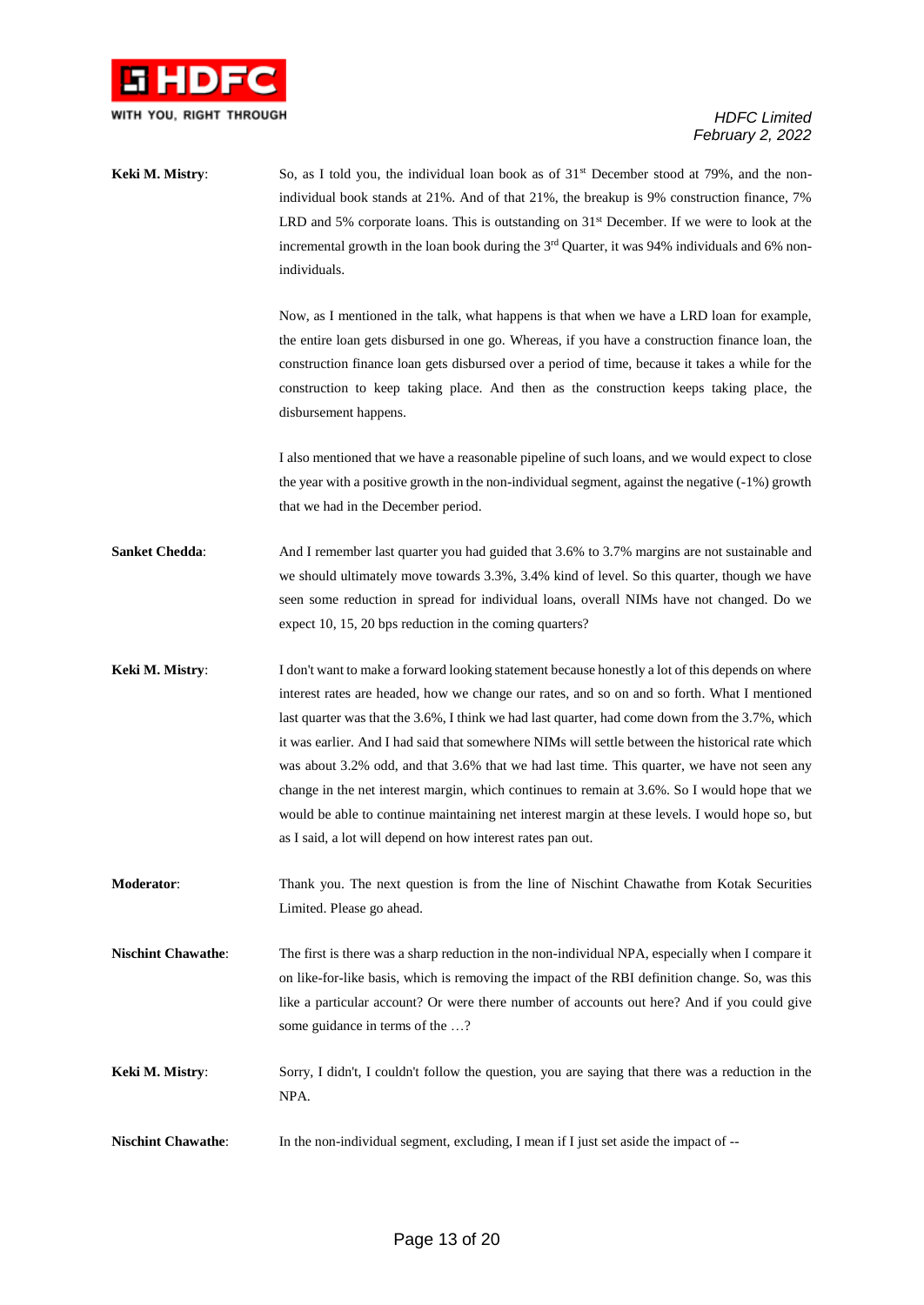

| Keki M. Mistry: | In the non-individual segment, there will be movement because these are bulky loans. So in a          |
|-----------------|-------------------------------------------------------------------------------------------------------|
|                 | quarter, if you are able to recover money on some loan and the loan moves away or the loan gets       |
|                 | fully paid off, then naturally the level of account, the level of Stage-II or Stage-III accounts will |
|                 | change.                                                                                               |

**Nischint Chawathe:** But this quarter, was there any bulky account or ...?

**Keki M. Mistry:** Yes, there would be a lot of accounts no, we have so many accounts, there would be some large account, which would have got paid off during the quarter.

**Nischint Chawathe**: And now that the definition of NPL or gross Stage-III whatever you call it, has been sort of reset. Would you look at revisiting the PD ratios, in your retail calculations?

**Keki M. Mistry:** See, obviously it is something that we would look at in the 4<sup>th</sup> Quarter, which is when we normally do analysis of likelihood of default and so on so forth. But the reality of the matter is that the loss ratio is not going to change, just because the definition of NPL changes. The loss ratio is still going to remain the same.

**Nischint Chawathe**: So the PD has to probably come down.

**Keki M. Mistry**: Yes. So, whilst there might be some impact, because of the default, the loss ratio to my mind would not change. But this is a statistical model, which will be worked on during the 4<sup>th</sup> Quarter. And when we have the March numbers, the March numbers would reflect the changes in the model.

**Nichint Chawathe:** And just final one, in light of improvement in the overall real estate cycle, how do you see the construction finance book growing from these levels?

**Keki M. Mistry**: I mentioned earlier that we are seeing a pipeline, a recent pipeline of construction finance loans, but as I said also that lease rental discounting loan the disbursement is immediate because the property is occupied, the rentals are coming in. So we can disburse the whole amount in one go. Whereas in a construction finance case, the disbursement happens progressively based on how the construction takes place, the disbursement is more progressive. So there is a decent pipeline. And as I said, would expect to see a positive growth for the whole year.

**Moderator**: Thank you. The next question is from the line of Nidhesh Jain from Investec. Please go ahead.

- **Nidhesh Jain**: What is the share of individual housing loan in overall assets to comply with the RBI guidelines for the classification? I just want to understand whether we have headroom to increase the share of non-individual loans in overall assets or not, going forward?
- **Keki M. Mistry:** So, the requirement is that 60% has to be housing, Rangan do you have the exact --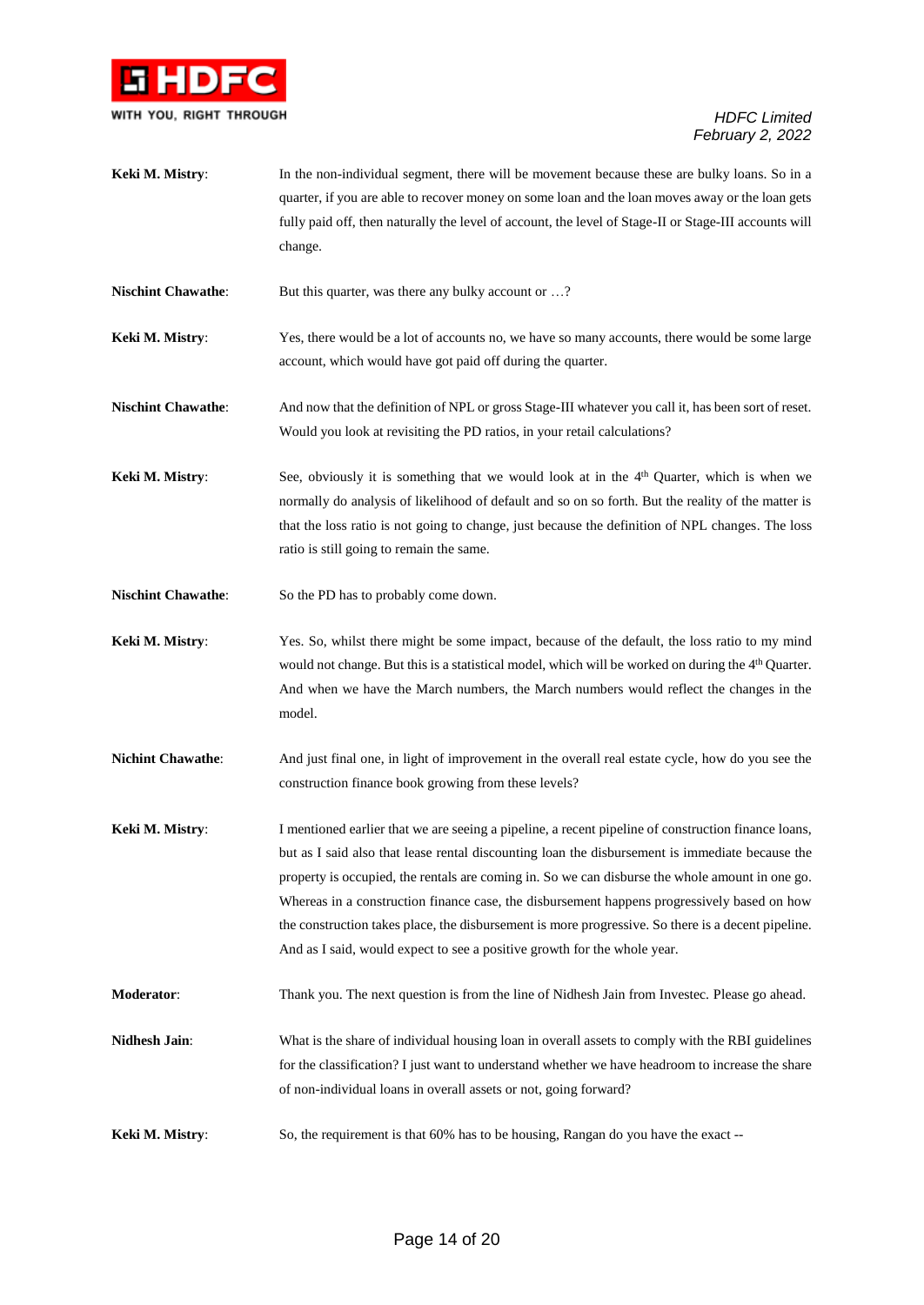

| V.S. Rangan:            | The total housing book has to be 60% of the total assets and the housing finance for retail has to                                                                                                                                                                                                                                                                                                                                                                                                                                                                                                                                                                              |
|-------------------------|---------------------------------------------------------------------------------------------------------------------------------------------------------------------------------------------------------------------------------------------------------------------------------------------------------------------------------------------------------------------------------------------------------------------------------------------------------------------------------------------------------------------------------------------------------------------------------------------------------------------------------------------------------------------------------|
|                         | be 50%. This is to be achieved over a period of three years which kicks in somewhere in 2024.                                                                                                                                                                                                                                                                                                                                                                                                                                                                                                                                                                                   |
| Keki M. Mistry:         | Requirement of 50%, so from a headroom point of view, we have enough headroom.                                                                                                                                                                                                                                                                                                                                                                                                                                                                                                                                                                                                  |
| V.S. Rangan:            | The other one we are at 57.7%                                                                                                                                                                                                                                                                                                                                                                                                                                                                                                                                                                                                                                                   |
| <b>Nidhesh Jain:</b>    | And all these numbers are on asset side, total assets right or on --?                                                                                                                                                                                                                                                                                                                                                                                                                                                                                                                                                                                                           |
| V. S. Rangan:           | It is on total assets, it has to be computed on total assets.                                                                                                                                                                                                                                                                                                                                                                                                                                                                                                                                                                                                                   |
| <b>Nidhesh Jain:</b>    | So as the LCR liquidity runs down we may have slightly more headroom --                                                                                                                                                                                                                                                                                                                                                                                                                                                                                                                                                                                                         |
| V. S. Rangan:           | Yes, so that cash whatever is there it will get deployed in assets. So, depending on which assets<br>get deployed, the composition will change. Today it is classified as a non-housing asset. So as<br>that money gets deployed into housing loans, it will start reflecting on the housing front.                                                                                                                                                                                                                                                                                                                                                                             |
| Keki M. Mistry:         | Just to put that in perspective, against the 50% required for individuals we are at 53%. Now, on<br>a balance sheet size as big as ours, a 3% margin can be quite substantial.                                                                                                                                                                                                                                                                                                                                                                                                                                                                                                  |
| Moderator:              | Thank you. The next question is from the line of Shubhranshu Mishra from Systematix. Please<br>go ahead.                                                                                                                                                                                                                                                                                                                                                                                                                                                                                                                                                                        |
| Shubhranshu Mishra:     | The first question is that you can split the HL book into Cat A, Cat B and Cat C employees. And<br>again, within the HL if you can speak on the customer, what is his average age, average income?<br>What is the average FOIRs that is on book as of now, not the onboarding FOIR?                                                                                                                                                                                                                                                                                                                                                                                             |
| <b>Renu Sud Karnad:</b> | I don't think we will have those figures. The average age would be around 37, 38 years. If you<br>really want these numbers, we can get back to you. These are such varied loans to get an average,<br>but what we can give you, depends on whether they are in the larger cities, whether it's a self-<br>employed, whether it's an employed loan, so all these things are there. But generally our efforts<br>are that the FOIRs that we are willing to live with should not be more than about 50% to 55%<br>of the person's income, otherwise we won't give the loan.<br>The loan is based on his ability to repay, it is really customized to every customer, depending on |
|                         | what his other liabilities are and based on that, we work out an eligibility. Of course, we don't<br>go beyond what we can fund as per NHB guidelines, which is 75% for loans over Rs. 75 lakh,<br>keeping that in view, the credit underwriting is based on what his other loans are and the total<br>liabilities that he has should not exceed between 50% to 55%. But we can give you exact<br>numbers if you get back to us.                                                                                                                                                                                                                                                |
| Keki M. Mistry:         | The average age customer is about 38 years, and the average loan-to-value ratio at origination, I<br>repeat, at origination is about 67% to 68%, which means an individual at origination, has about<br>30% to 33% equity in the property, and all our loans are repaid through monthly instalments                                                                                                                                                                                                                                                                                                                                                                             |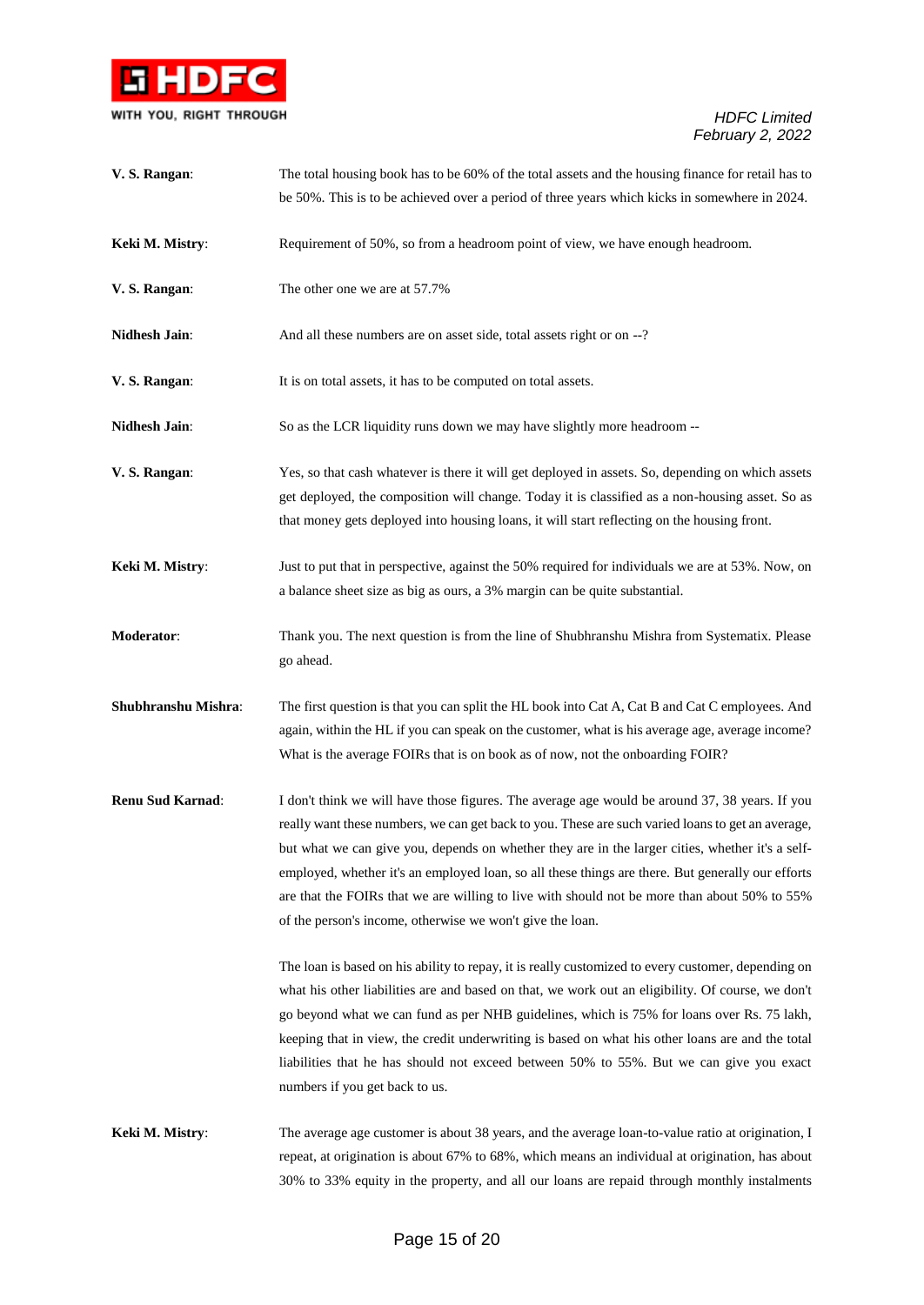

which start immediately. So, the moment the loan gets disbursed, the next month the individual starts paying an instalment and that instalment has got a principal component. So with every passing month, the outstanding amount to the loan keeps declining. And if we were to assume stable property prices, it means that the loan-to-value ratio for the loans outstanding in the books will over a period of time keep reducing.

- **Shubhranshu Mishra:** My second question was the split of the housing loan book and Cat A, Cat B and Cat C customer?
- **Renu Sud Karnad**: The housing loans book into Cat A, Cat B and Cat C customers.

**Shubhranshu Mishra:** Cat A companies, Cat B, we would have that split.

**Renu Sud Karnad**: So I would just say, we have a huge component of our loans are Government they are either Central Government or they are State Government or they are the Armed Forces. And I would say that we would put them as far as that is concerned in Cat A, right. So in terms of, again, it all depends on the person's position, his income, and that is how we appraise the case. It's not necessary that he has to be working with a Cat A employer. It is very customized, customized to that individual, to what his income is, what his savings habits have been, what is the past record or how his CIBIL score has been. And so it's really based on that, it's really not based on an employer categorization.

- **Moderator:** Thank you. The next question is from the line of Kunal Shah from ICICI Securities. Please go ahead.
- **Kunal Shah:** So the question was with respect to one of the non-individual account wherein some resolution was happening and that was as a steep haircut and HDFC was the largest lender to it. So given that overall provisioning under Stage-II and Stage-III on the non-individual side that's in fact coming off or stable, is it fair to assume that it's well accounted for and there would be no impact on account of that big resolution or maybe a higher haircut?
- **Keki M. Mistry:** No, there would not be any impact, you would see that the credit costs for the quarter has actually come down to Rs. 393 crores.
- **Kunal Shah**: So it's well accounted for.
- **Keki M. Mistry:** Yes, it's well accounted for.

**Kunal Shah**: And secondly, in terms of ESOPs, so should we assume that maybe in couple of quarters, this cost will move away or in terms of --?

**Keki M. Mistry**: So these ESOPs were granted in August of 2020. And there is a two year vesting period. So in some part of the stock options, the vesting period was one year and for the other part, it is two years. So for a portion which is one year vesting, that is over. So there will be no further charge to the Profit & Loss account in respect of that vesting.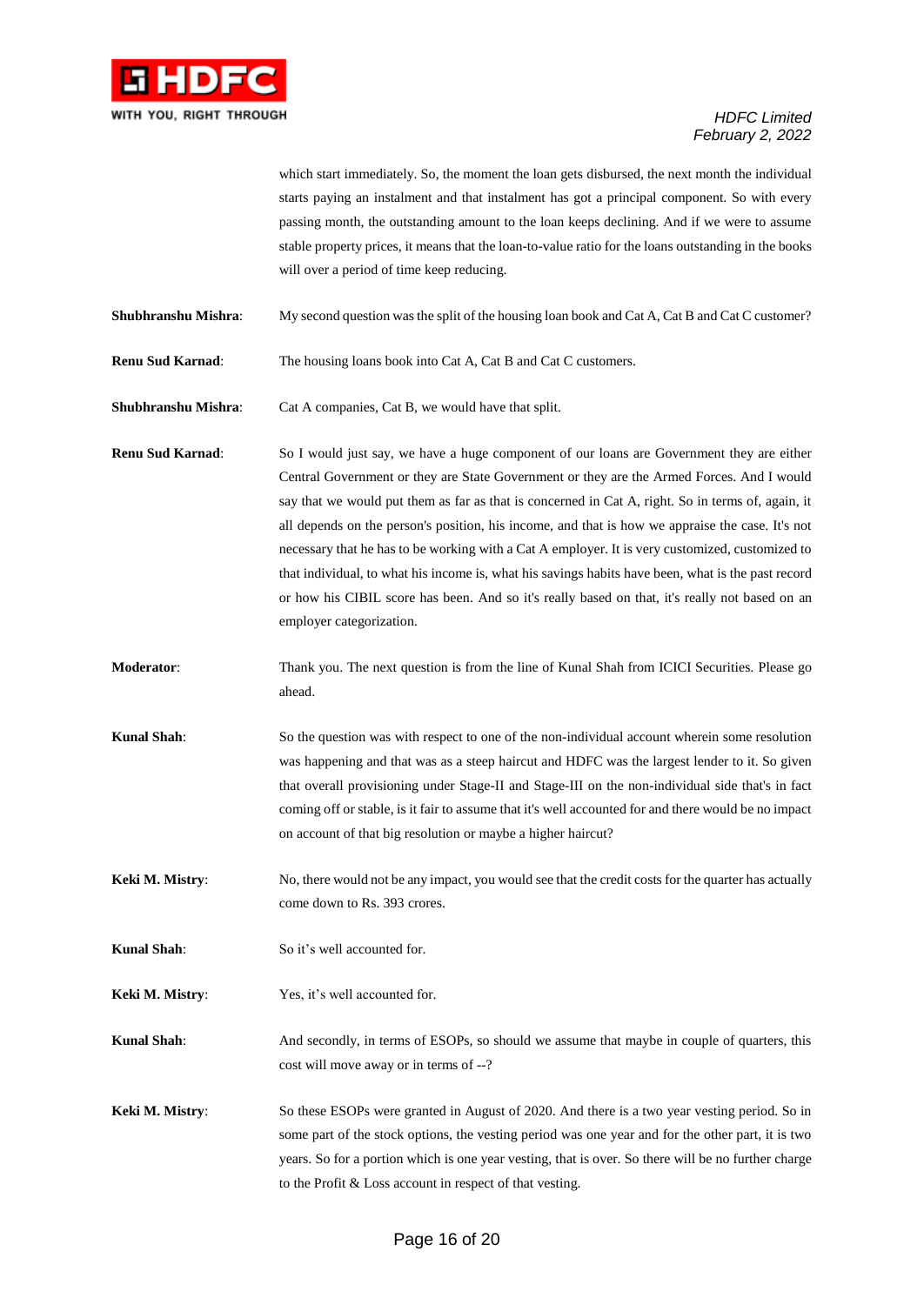

For the second vesting, which takes place in August 2022, there will continue to be some charge to the Profit & Loss accounts till August 2022. But obviously, the charge will come down. Because till August 2021, the charge was at its peak, because you had both the first round of options and the second round of options or both of which are charged was be debited to the Profit & Loss account.

- **Moderator**: Thank you. The next question is from the line of Bunty Chawla from IDBI Capital. Please go ahead.
- **Bunty Chawla:** Just a single data point, if you can share, absolute number, the disbursement done during this quarter?
- **Conrad D'Souza:** The retail disbursements are around Rs. 40,000 crores.
- **Moderator**: Thank you. The next question is from the line of Alpesh Mehta from IIFL Securities. Please go ahead.
- **Alpesh Mehta**: Just one question, if I look at the total cumulative provisions from the balance sheet, the number has gone down from Rs. 13,340 crores to Rs. 13,195 crores and the charge to the P&L account **(Inaudible 00:53:25)** is around Rs 400 crores, so it looks like almost Rs. 540 crores of either a termination losses or a write-off, is the understanding right **(Inaudible 00:53:31)**.
- **Keki M. Mistry:** I think we can give you that reconciliation later on. I wouldn't be able to give it to you off the cuff, but Conrad can give it to you later.
- **Moderator**: Thank you. The next question is from the line of Karan Agarwal from Tusk Investments. Please go ahead.
- **Karan Agarwal**: So, if I look at your presentation, as our numbers, it states that 30% of the loan has been, in volumes terms have been disbursed to low income group or middle income group, is that correct?
- **Keki M. Mistry**: Yes.

**Karan Agarwal**: So from what I understand is that it is a different ballgame to disburse loans in this customer segment, which basically belong to Tier-II, Tier-III cities versus disbursing loans in Tier-I metro cities. So, how are we sourcing these loans? And what are the underwriting standards on these loans?

- **Keki M. Mistry**: Well I just mentioned that this 30% has been there for a very long time. It has always been in the range of around 30% to 32%, for a very long time.
- **Renu Sud Karnad**: And let me just say that these are from Tier-II and Tier-III cities, but many of them are employed, as it is today our self-employed is 20%, 80% of people are employed. So, the underwriting standards are very similar. Again, it goes really back to the person's saving, how much is his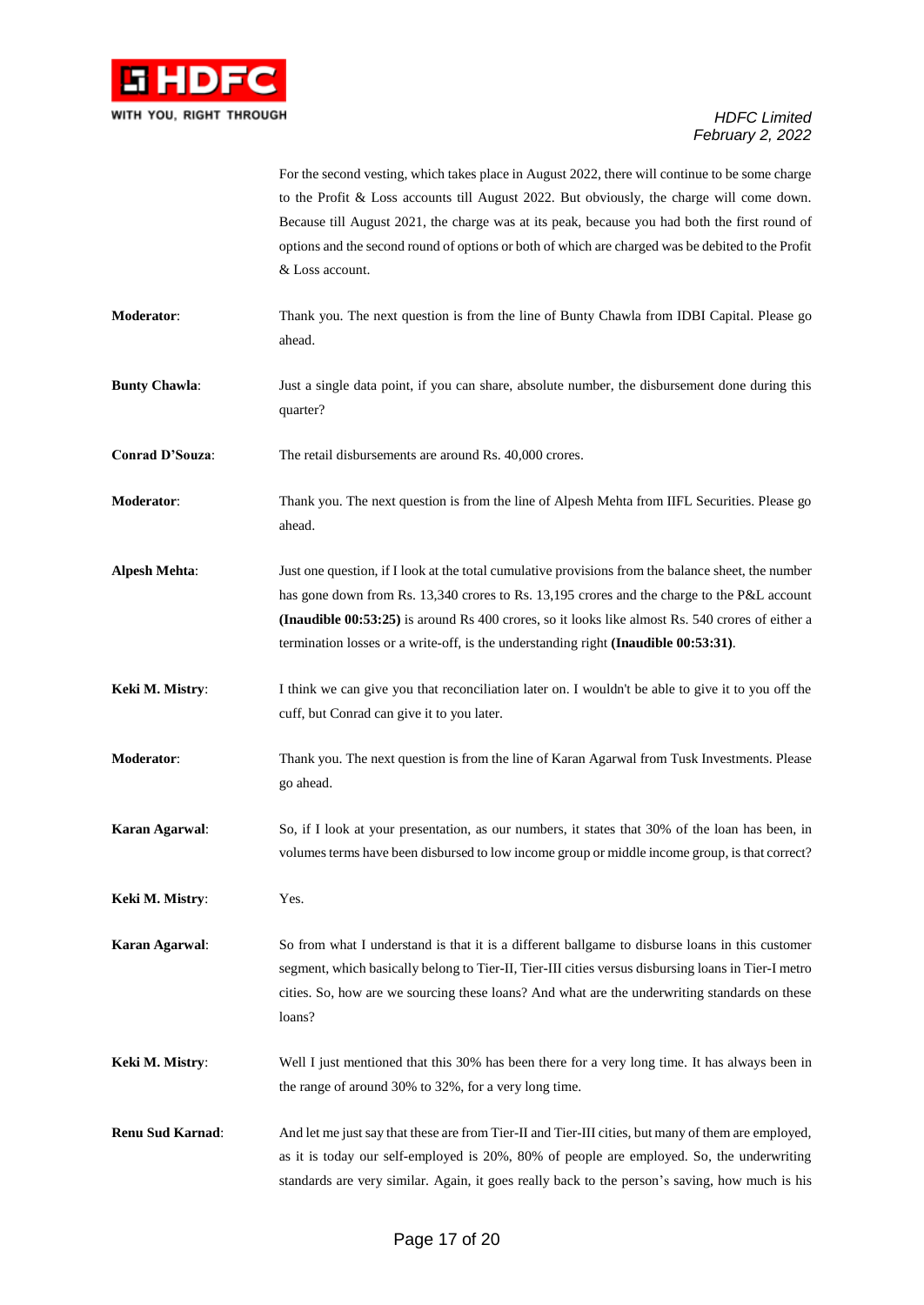

income? How much the loan will be would be based on the percentage of the income. How much is he putting in and what is his own contribution?

Honestly, being in a metro to get a loan from HDFC doesn't give you any benefit or being in a smaller city is not a negative at all, because this is a housing loan, it's based on the value of the property, location of the property, saleability of the property, how much is the person putting in, what is the rent that he is paying currently, it's all based on that.

So honestly, to do this business, we have not reduced or brought down our guards at all. The way we appraise the case has continued to be the same. We are equally cautious, we are equally careful for the loan that we do in the larger cities as we do in a smaller city. So I don't think there is any change in the way we are looking at it because these are not really, in case you have in mind that these are not cases where they are slum dwellers or they are not loans of three lakhs or five lakhs that we are doing. The average loan in these affordable housing is also about Rs 9 lakh to Rs. 10 lakhs. So people have income, they have regular income, these are not based on assumed income. So I just wanted to say the credit underwriting norms are really not different or brought down to be able to do this business.

**Keki M. Mistry:** Just to put it in perspective, the actual average loan amount to customers in the lower income group is 19.5 lakhs and to customers in the economically weaker section is Rs.11.1 lakhs.

**Karan Agarwal:** And what would be the yield that HDFC would be earning on those loans?

**Renu Sud Karnad:** The rates on these loans are slightly higher. So it's currently as we speak our rate of interest again, it all depends on that individual, what his credit rating is. We started using credit rating also as the benchmark as to how we price our loans. And just because they are in a smaller city doesn't necessarily mean that he will get a higher rate, but by and large customers would be getting anything between 6.7 to 6.75 to 6.8%. I am talking about an employed customer, selfemployed customers are different, rates of interest can vary, it could be higher in self-employed customers, depending on the risk.

**Moderator**: Thank you. The next question is from the line up Sameer Bhise from JM Financial. Please go ahead.

**Sameer Bhise:** Just one quick check, is the entire restructured book in Stage-II or some of it has NPL overlap?

**Keki M. Mistry:** No the entire restructured book would be either in Stage-II or in Stage-III, some of it would be Stage-III.

**Sameer Bhise:** Can you share the split?

**Conrad D'Souza**: Sameer as a part of the release to the exchange, it is there as a note I can give it to you separately, but it is also there in the table.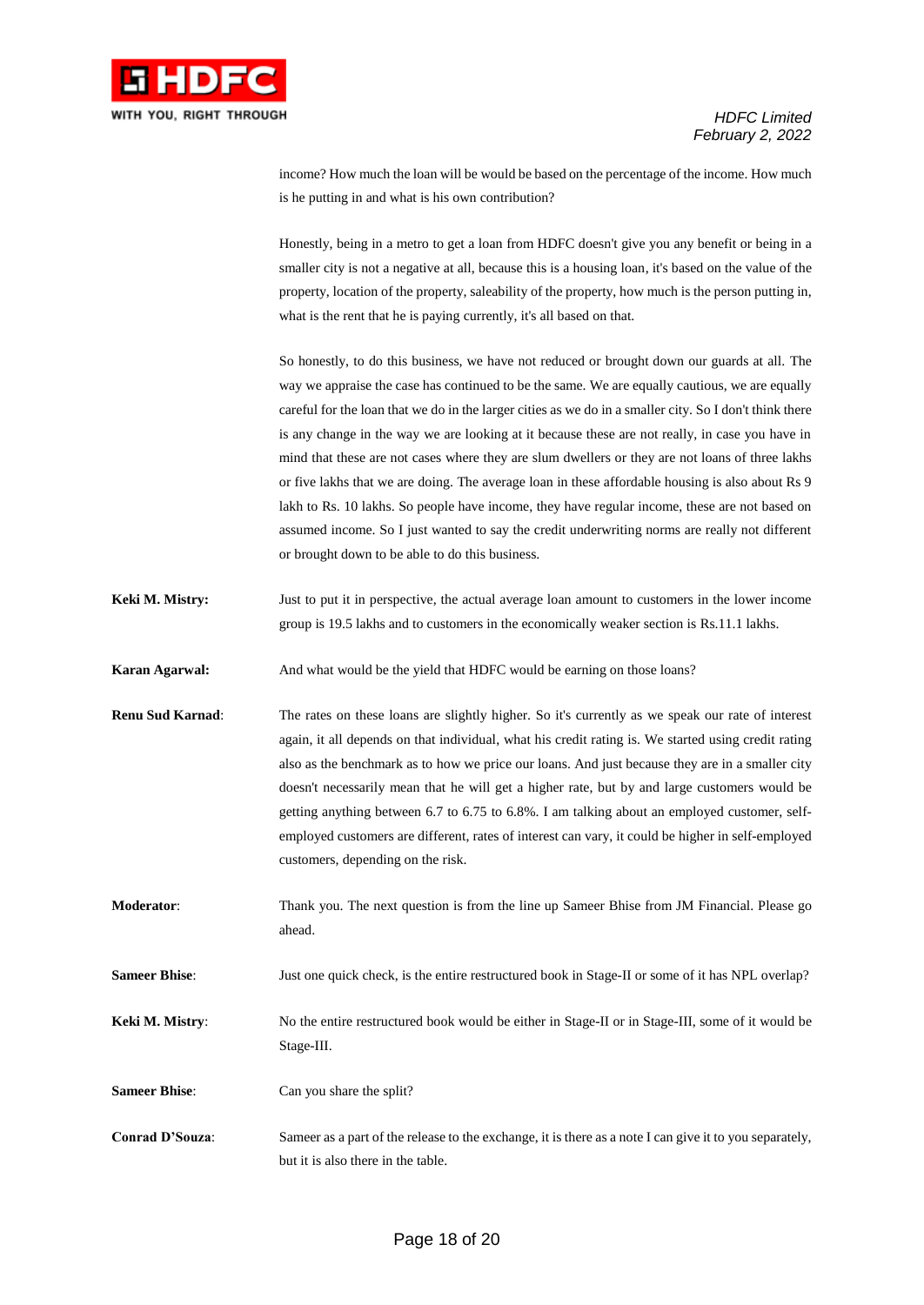

| Moderator:              | Thank you. The next question is from the line of Hiren Kumar Desai. Please go ahead.                                                                                                                                                                                                                                                                                                                                                                                                                                                                                                                                                     |
|-------------------------|------------------------------------------------------------------------------------------------------------------------------------------------------------------------------------------------------------------------------------------------------------------------------------------------------------------------------------------------------------------------------------------------------------------------------------------------------------------------------------------------------------------------------------------------------------------------------------------------------------------------------------------|
| <b>Hiren Desai:</b>     | Have you seen any uptick in prices of the properties and corresponding change in the average<br>size of loan? That is question one. And second question is the proportion of loan that we give<br>which is fixed rate and floating rate?                                                                                                                                                                                                                                                                                                                                                                                                 |
| Keki M. Mistry:         | The average loan amount has gone up during the course of the year. Our total average loan for<br>this year, individual loans for this year is Rs. 32.3 lakhs. The average loan for the 3rd Quarter in<br>isolation is Rs. 33 lakhs and last year the average loan amount was Rs. 28.5 lakh. If you were to<br>compare 2 <sup>nd</sup> Quarter with 3 <sup>rd</sup> Quarter, 2 <sup>nd</sup> Quarter average loan amount was Rs. 32.7 lakhs, 3 <sup>rd</sup><br>Quarter is Rs. 33 lakh. So effectively, average loan amount has marginally gone up in this<br>quarter, but had gone up, you could say, six months or nine months earlier. |
|                         | Have property prices gone up? Look, this varies from city to city, location to location. In some<br>locations, yes, could have seen an uptick in prices. But what has happened is income levels have<br>gone up. Income levels have gone up quite sharply over the course of the last one or two years,<br>because some of the companies held back on salary increases because during the first wave of<br>COVID and later on as things started normalizing for them, they started giving salary increases,<br>which would have made the individuals eligible for a higher loan.                                                         |
| Conrad D'Souza:         | Sameer just to answer your question, on the restructured loans, the NPA is around Rs. 130 crores<br>which is under 2% of that portfolio.                                                                                                                                                                                                                                                                                                                                                                                                                                                                                                 |
| <b>Hiren Desai:</b>     | My second question was the proportion of loans which are floating rate loans versus --?                                                                                                                                                                                                                                                                                                                                                                                                                                                                                                                                                  |
| <b>Renu Sud Karnad:</b> | Most of our retail loans are floating rate loans, not even 2% or 3% are going to be on a fixed rate<br>basis. We have seen that in the past also, when rates of interest start moving up some people<br>come for fixed rate loans, but thereafter because there is a difference between the fixed rate loan<br>and the floating rate loan. and as you know, for housing loans, they don't keep housing loans for<br>more than five years or so, so very few people opt fixed rate loans.                                                                                                                                                 |
| Moderator:              | Thank you. The next question is from Umang Shah from Sarath Capital. Please go ahead.                                                                                                                                                                                                                                                                                                                                                                                                                                                                                                                                                    |
| <b>Umang Shah:</b>      | We had our last major fundraising in 2018. So just wanted to understand, at what level of debt<br>to equity do you envisage raising new funds?                                                                                                                                                                                                                                                                                                                                                                                                                                                                                           |
| Keki M. Mistry:         | We do not envisage raising capital for a very long period of time. We would be guided more by<br>the capital adequacy ratio rather than just the debt equity ratio. As against the regulatory<br>requirements our capital adequacy ratio is significantly higher. Our Tier-I capital stands at<br>21.7%. So what we have to do over the next few years is to sweat the balance sheet more,<br>increase the leverage, increase the debt equity ratio and consequently increase the Return on<br>Equity. So we have no plans to raise equity for a very long time.                                                                         |